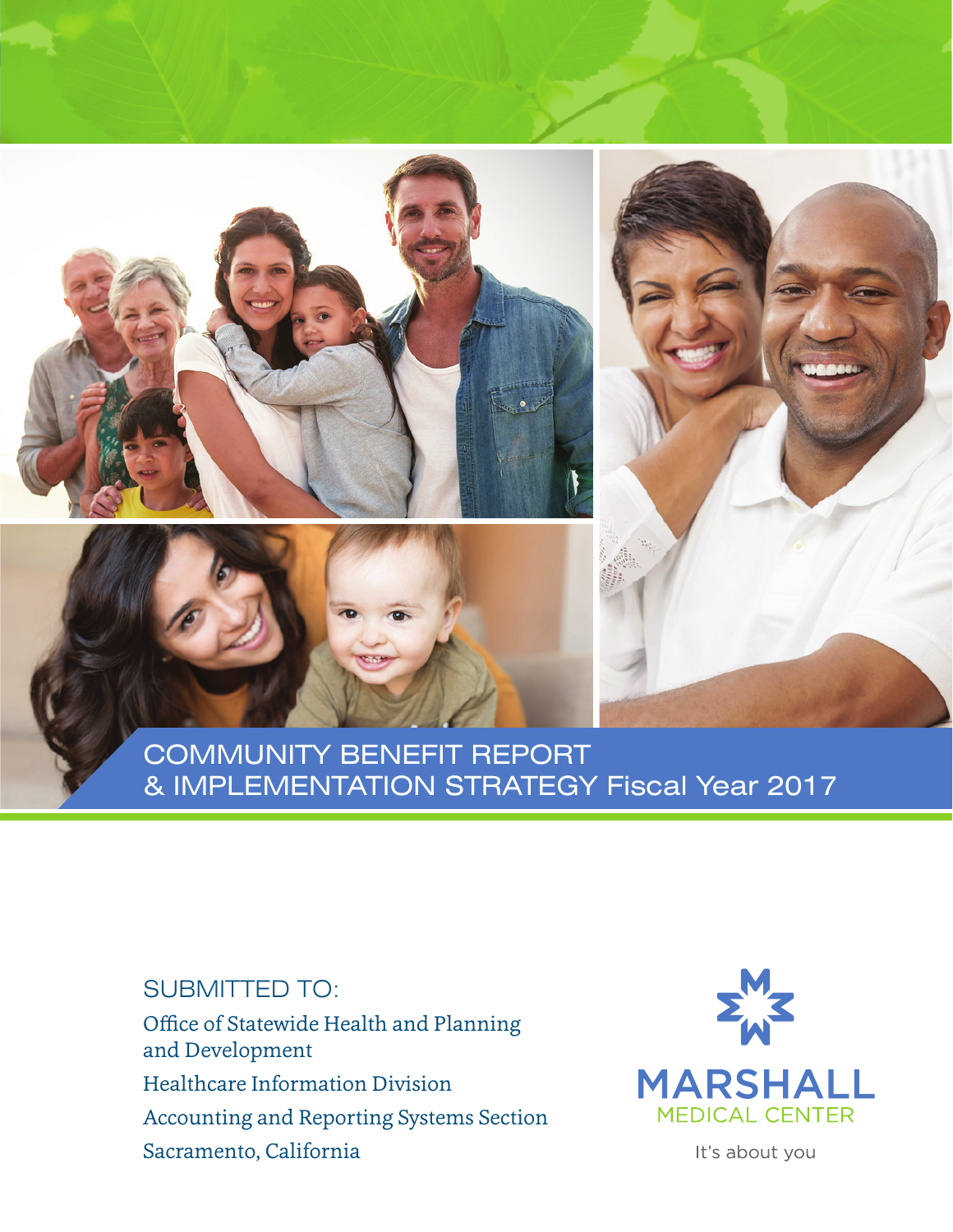## TABLE OF CONTENTS

| Summary of Quantifiable Benefits |
|----------------------------------|
|                                  |
|                                  |
|                                  |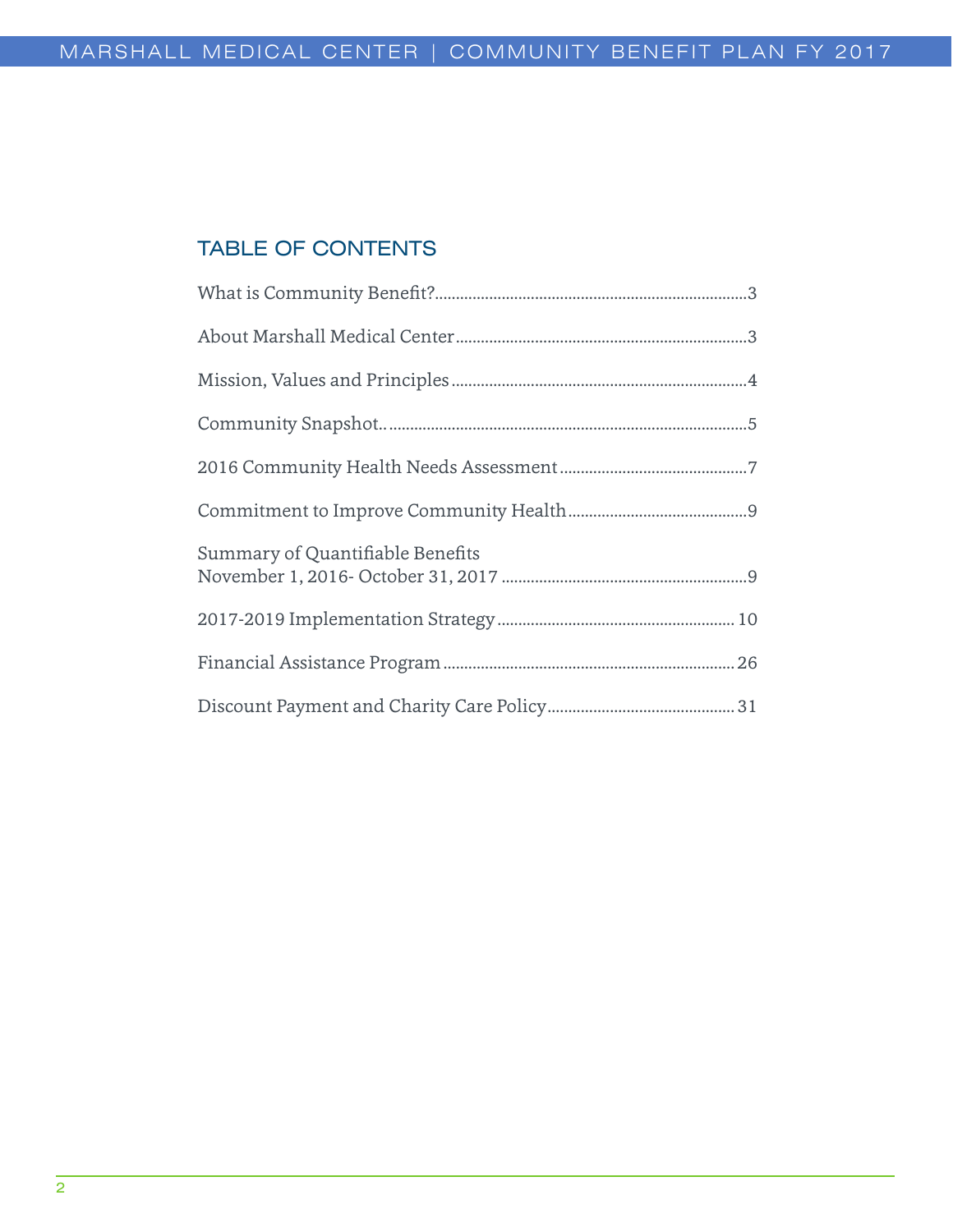## WHAT IS COMMUNITY BENEFIT?

Community Benefit programs are designed to directly influence access to care aiming to improve the health status of the community. Community Benefit reporting is governed under an IRS reporting requirement (Form 990 Schedule H) at the federal level and a California state law (SB697), which requires non-profit hospitals to submit a community benefit plan and annual report demonstrating what the hospital has provided to the community over the prior fiscal year.

Community benefit programs must meet at least one community benefit objective and within the objective one of these conditions must be met:

- **Improve access to health services** Program is broadly available to the public, include vulnerable or underserved persons, barrier to access is reduced, without the program the community would lose access to a needed service.
- Enhance health of the community Program is designed around public health goals, yields measurable improvement in health status or without it, health status would decline; operated in collaboration with public health partners.
- Advance medical or health care knowledge – Program trains health professionals or students, does not require trainees to join staff, open to professionals in the community, involves research with findings available to the broader public in a reasonable amount of time.
- Relieve or reduce the burden of government or other community effort – Program relieves a government financial or programmatic burden, government provides the same or similar service but not duplicative or competitive, government provides funding of activity, if program is closed there would be a greater cost to the government and/or another non-profit, receives philanthropic support through community volunteers or contributions.

Examples of Community Benefit programs and activities at Marshall Medical Center include charity care (uncompensated care and uninsured care), support groups, health education and health screenings.

## ABOUT MARSHALL MEDICAL **CENTER**

#### Marshall's History

In the late 1950s a group of local citizens saw a great need for improved healthcare services in El Dorado County. The citizens formed a committee to petition the state of California for a nonprofit charter under which a hospital could be built and operated. As a result of this, plans were drawn, funds were solicited, Michigan California lumber company donated land for a hospital site, and Marshall Hospital opened its doors in 1959. A group of dedicated employees worked hard to make the original 49 bed hospital a success.

Marshall Medical Center derives its name from the pioneer James Marshall, who discovered gold at Sutter's Mill a few miles north of Placerville.

#### Marshall Facts

Marshall Medical Center is an independent, nonprofit community healthcare provider located in the heart of the Sierra Foothills between Sacramento and South Lake Tahoe. Marshall Medical Center includes Marshall Hospital, a fully accredited acute care facility with 125 beds (14 distinct patient skilled nursing beds) located in Placerville; several outpatient facilities in Cameron Park, Placerville, El Dorado Hills and Georgetown; a group of primary care physicians known as the Marshall Physician Clinic Services, specialists including cardiology and rheumatology; and many community health and education programs. Marshall has approximately 200 affiliated physicians and a team of more than 1,500 employees providing quality healthcare services to more than 180,000 residents of El Dorado County.

In 2017, Marshall provided healthcare services for 492 newborns, 134,528 outpatient visits and 28,245 emergency department visits. At the Marshall Hospital campus in Placerville, health services provided include:

- Emergency Department
- Cardiac Services
- Cardiac Rehabilitation
- Intensive Care/Critical Care Unit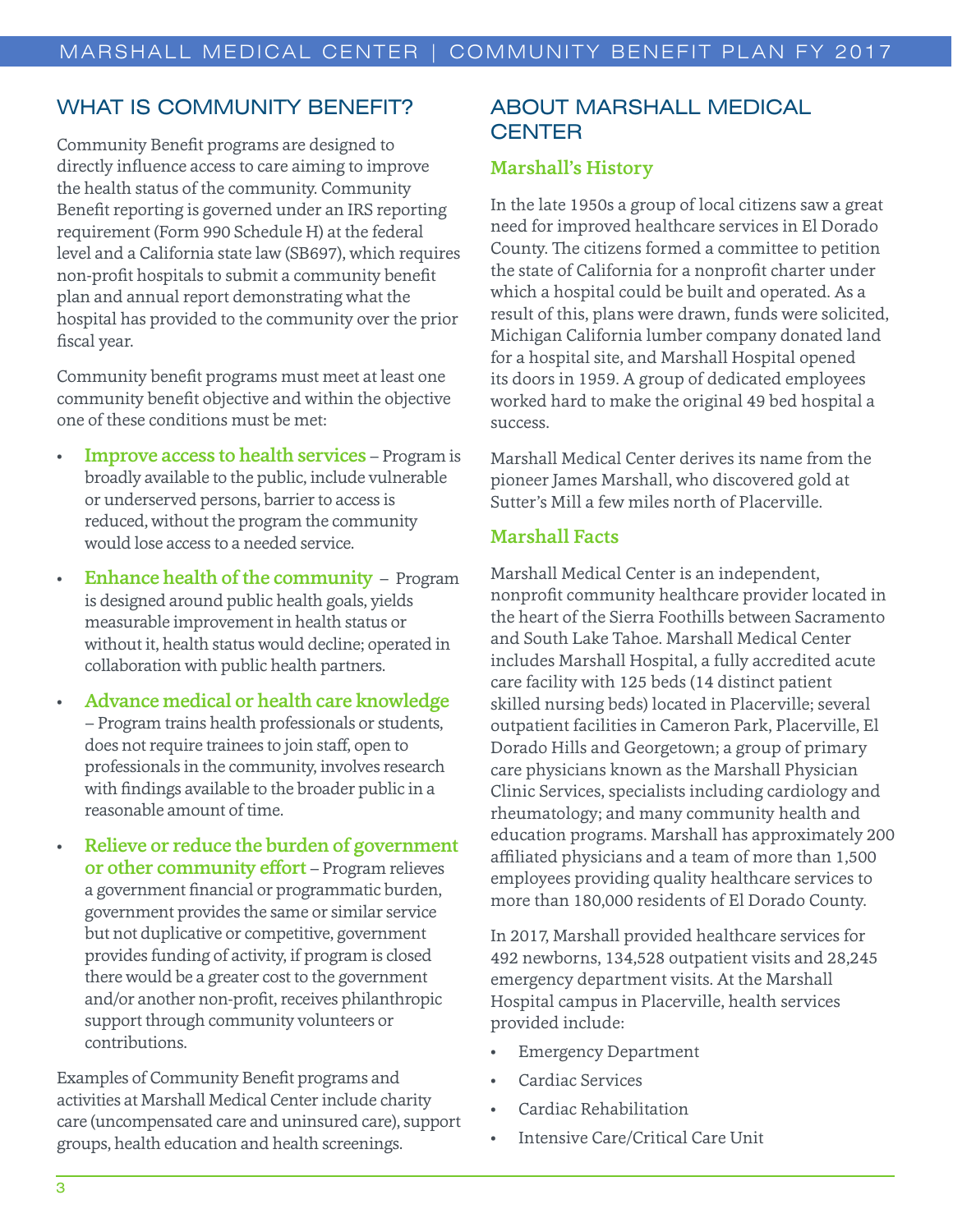- **Birth Center**
- 111 Acute Inpatient Beds
- Palliative Care
- Diagnostic Imaging Services
- Respiratory Care
- Surgery (outpatient/inpatient)
- Out Patient Physical Rehabilitation
- Out Patient Occupational Therapy
- Out Patient Speech Therapy
- Sleep Lab
- Transitional Care (14 Skilled Nursing Beds)
- Wound Care
- **Laboratory**

Offsite from the main hospital campus, Marshall has a strong commitment to providing the necessary health services and facilities to support the surrounding community including:

## Placerville

- Cardiology Services
- Ear, Nose & Throat
- Family & Internal Medicine
- General Surgery
- Hearing Center
- Home Care
- Laboratory
- OB/GYN
- **Orthopedics**
- **Pediatrics**
- Pulmonology
- Urology

#### Georgetown

• Divide Wellness Center

#### Cameron Park

- Cancer Resource Center
- Cardiology Services
- Community Health Library
- Diabetes and Nutrition Education
- Diagnostic Imaging
- Family & Internal Medicine
- General Surgery
- Health Education Classes
- Hearing Center
- Hematology/ Oncology
- **Infusion Center**
- **Laboratory**
- Nephrology
- OB/GYN
- Outpatient Surgery
- Podiatry
- **Psychiatry**
- Rheumatology
- Urology

## El Dorado Hills

- **Cardiology**
- Family Medicine
- **Laboratory**
- Orthopedics & Sports Medicine
- Physical and Speech Therapy

## MISSION, VALUES AND PRINCIPLES

#### Vision Statement

Transforming healthcare for you through compassion, quality and innovation.

## Mission Statement

Marshall Medical Center proudly serves the Western Slope of El Dorado County. Our mission is to improve the health of our community and offer health services of superior value and quality, centered on the goals and needs of our patients. We strive to deliver service that exceeds our patients' expectations.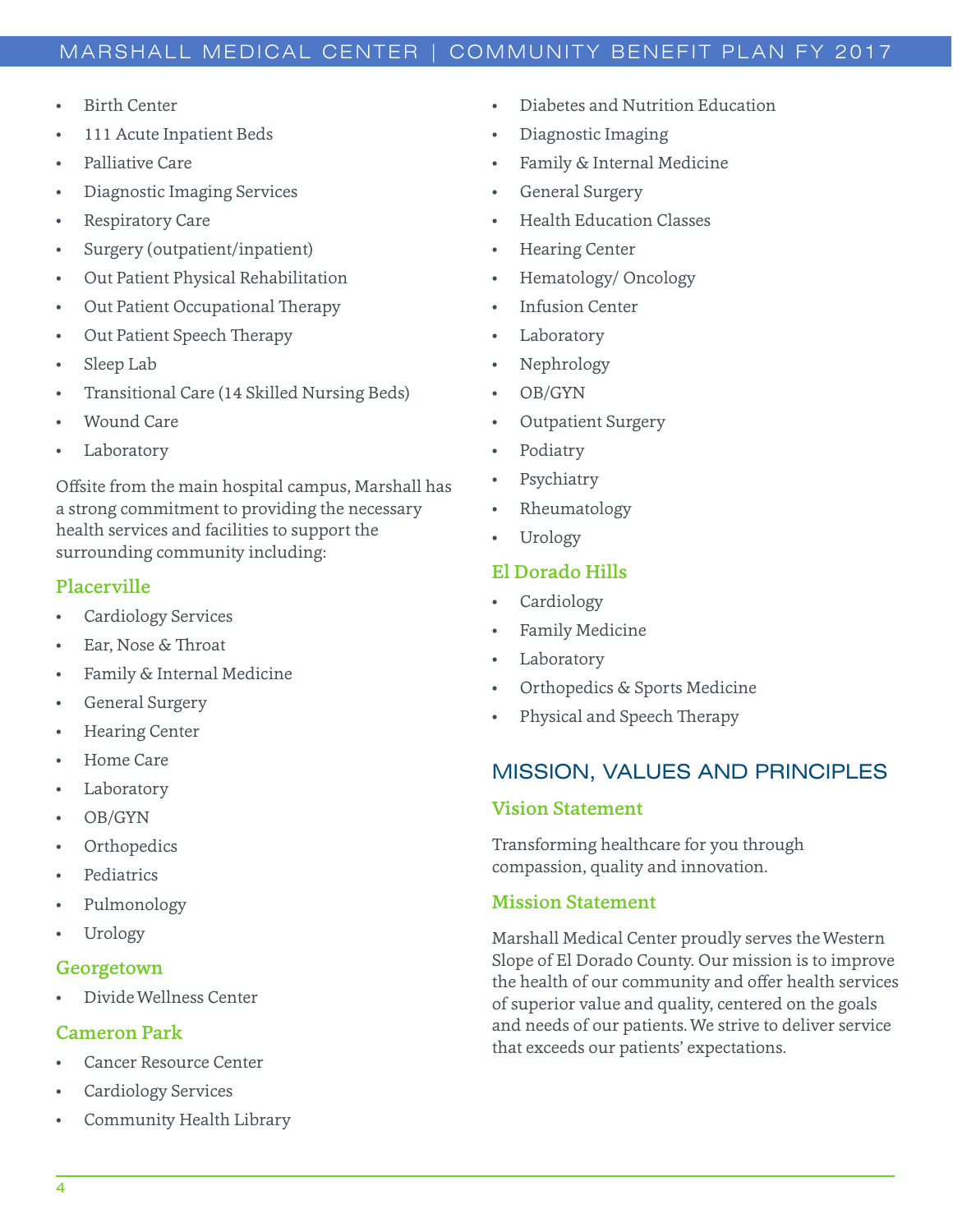## Values and Principles

We at Marshall have dedicated our lives to healing, the prevention of illness and the promotion of wellness, working with chronically ill patients to help them live optimally within the limits of their condition. The Marshall community—employees, medical staff, volunteers, and leadership—embrace the following values and principles:

- Our patients come first. All other values are overshadowed by the proper care of those who entrust their lives to us. We embrace the diversity of our community and it is our privilege to partner with our patients in their health and to treat them with respect and compassion.
- Healing is an art. Medicine flourishes best in a healing environment. Our patients and their families are an essential part of the health care team. We empower them through our support, our example and our teaching. We recognize each patient is an individual and we adapt care to their personal needs. To enrich our healing environment, members of the Marshall community treat each other with the same respect we hold for our patients.
- Medicine is a science. Clinical care provided at Marshall is based on the application of nationally recognized best practices. We strive for continued improvement in all aspects of patient care, pursuing growth in our collective expertise. Excellence in prevention, diagnosis and treatment of disease are defined by documented clinical outcomes.
- Our organization is not defined by walls. Our organization is defined by the doors we open. The community is best served by a continuum of care, wherever those services are needed, meeting patients wherever they are in the spectrum of health. We reach out to emphasize primary care, prevention, education, research and collaboration with other organizations when their missions complement our own.
- We bequeath Marshall to future generations. Our community is best served by organizations that are locally owned and managed. To maintain

our independence and meet the present and future needs of the community, we manage Marshall's finances carefully. We strive to provide the highest quality of care while maintaining exceptional value and unparalleled service.

## COMMUNITY SNAPSHOT

*Source: www.welldorado.org*

#### Location and Demographics

El Dorado County is located thirty miles east of Sacramento. As the site of James Marshall's first gold finding in 1848, El Dorado County became the epicenter for the gold rush madness that seized California in the nineteenth century. The gold rush brought visitors from Europe and Mexico, as well as other U.S. states. Their diverse cultural influence is still seen today in El Dorado County. El Dorado County encompasses 1,711 square miles and is home to approximately 186,000 people.

The largest age group in El Dorado County in 2018 is the 55-64 year-old range which represents 18 percent of the total county population. This group is followed by those ages 45-54 with 14 percent. Residents 55-74 make up a higher percentage of the population in El Dorado County than the state average.

Approximately 84 percent of residents in El Dorado County classify themselves as white in 2018, while statewide the white population is 55 percent. Hispanics represented the next largest group, with 13 percent of the population. Asians are 4 percent and American Indians and Black/African Americans are each 1 percent or the population.

The median household income in El Dorado County in 2016 was \$72,586 – above the average in California, which is \$63,000. El Dorado County's median household income has been higher than the state average since 2000, indicating that its residents have more spending power than the average Californian.

The average poverty rate in El Dorado County in 2018 was 7 percent, well below the statewide average of 12 percent.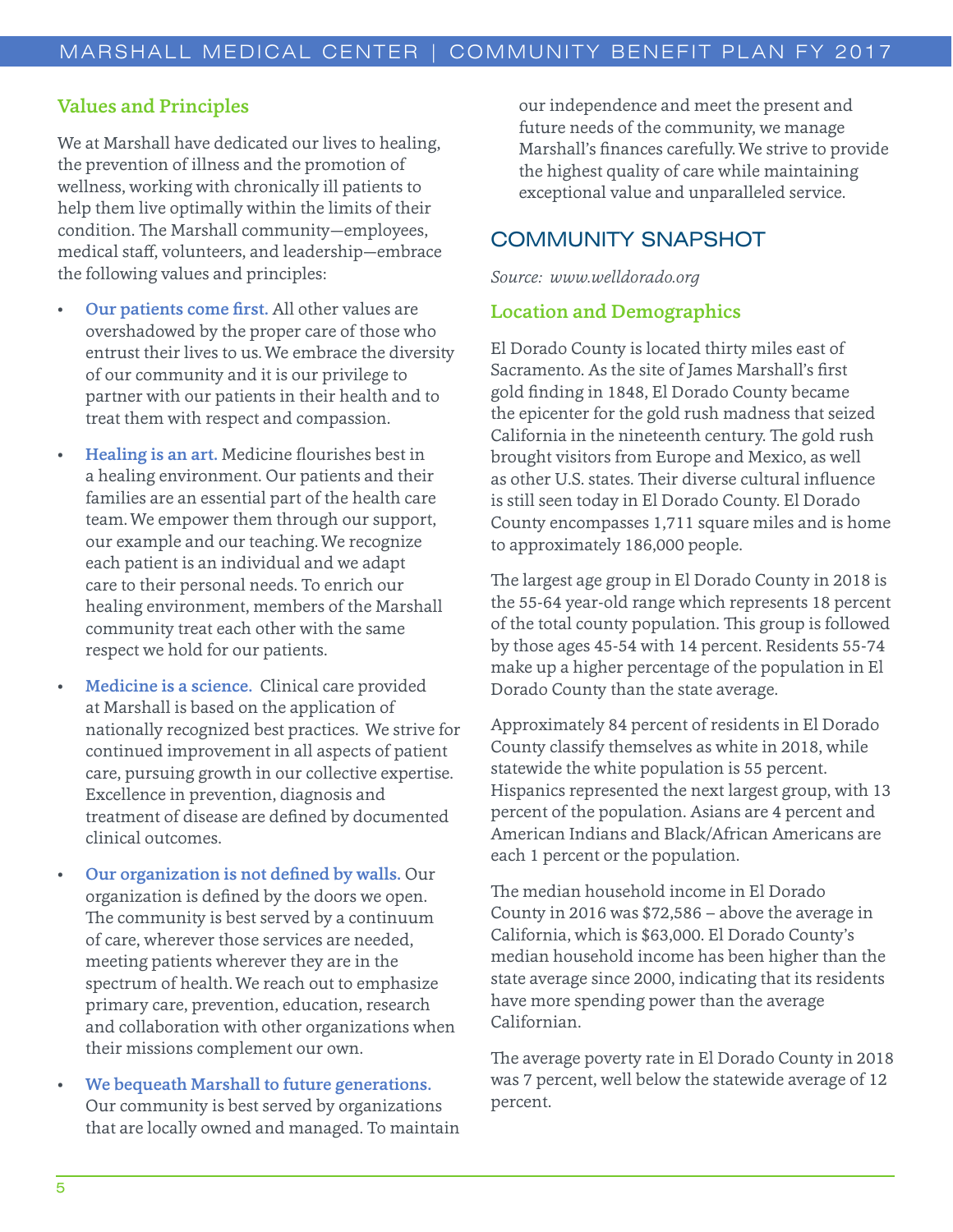## 2016 COMMUNITY HEALTH NEEDS ASSESSMENT

### Executive Summary

Community Health Needs Assessment (CHNA) Background/Purpose Statement

The purpose of this Community Health Needs Assessment (CHNA) is to identify and prioritize significant health needs of the community served by Marshall Medical Center (Marshall). The priorities identified in this report help to guide the hospital's community health improvement programs and community benefit activities, as well as its collaborative efforts with other organizations that share a mission to improve health. This CHNA report meets requirements of the Patient Protection and Affordable Care Act and California Senate Bill 697 that not-for-profit hospitals conduct a community health needs assessment at least once every three years.

This report documents the processes, methods, and findings of the CHNA conducted in partnership with Marshall Medical Center, located at 1100 Marshall Way, Placerville, CA 95667. Building on federal and state requirements, the objective of the 2016 CHNA was:

*To identify and prioritize community health needs and identify resources available to address those health needs, with the goal of improving the health status of the community at large and for specific locations and/or populations experiencing health disparities.*

## Definition of Community Served

The Marshall Medical Center Hospital Service Area (HSA) is comprised of 17 ZIP codes in El Dorado County, California. The community or HSA is defined as the geographic area (by ZIP code) in which the hospital receives its top 80% of discharges.

## 2016 Community Health Needs Assessments Process Overview

The 2016 CHNA project was led by Valley Vision Inc. and conducted over a period of eighteen months, beginning in November of 2015 and concluding in June 2016. Through rigorous analyses of over 170

quantitative indicators, three focus groups, and five key informant interviews, eight priority significant health needs were identified.

## 2016 CHNA Prioritized Significant Health **Needs**

The following significant health needs, listed in prioritized order, were identified in the 2016 CHNA for the Marshall Medical Center HSA .The description of each health need includes examples of indicators that were examined to identify the health needs from the 2016 CHNA process. The prioritized order does not reflect the selection process for the health needs that were chosen to be addressed through the 2017- 2019 implementation strategy. The listing of health behaviors, outcomes, and physical environment factors stated within each health needs are provided as examples only, and do not imply either a negative or positive condition or correlation.

- Access to Behavioral Health Services This health need encompasses access to mental health and substance abuse prevention and treatment services. This category also includes health behaviors (e.g. substance use), health outcomes (e.g. chronic obstructive pulmonary disease, or COPD) and aspects of the social and physical environment (e.g. social support and number of liquor stores per 100,000 population) associated with mental health and/or substance abuse issues.
- Safe, Crime and Violence Free Communities This health need includes safety from violence and crime including violent crime, property crimes and domestic violence. This need includes health behaviors (e.g. assault), health outcomes (e.g. mortality - homicide), and aspects of the physical environment (e.g. access to liquor stores) associated with safety issues.

#### • Active Living and Healthy Eating

This health need includes health behaviors (e.g. fruit and vegetable consumption), health outcomes (e.g. diabetes) and aspects of the physical environment/living conditions (e.g. food deserts) associated with active living and healthy eating.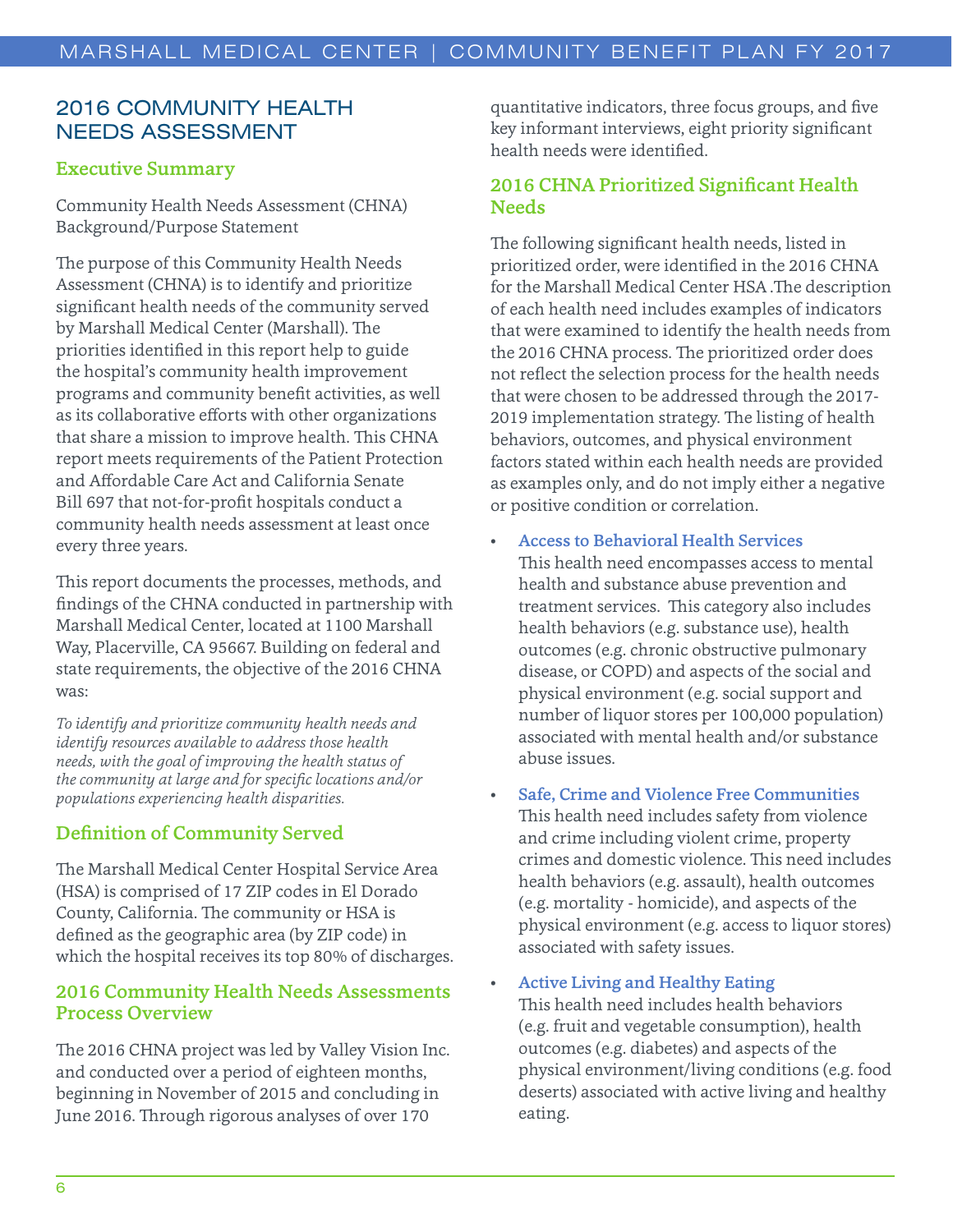## • Disease Prevention, Management, and **Treatment**

This health need encompasses health outcomes that require disease prevention and/or management and treatment including: cancer, cardiovascular disease/stroke, HIV/AIDS/STIs and asthma. Also included in this category are health behaviors associated with chronic and communicable disease (e.g., screening rates), health outcomes that are associated with these diseases or conditions (e.g. hypertension), and associated aspects of the physical environment (e.g. park access).

#### • Affordable and Accessible Transportation

This health need includes the need for public or personal transportation options, transportation to health services and options for persons with disabilities.

• Access to High Quality Health Care and Services This health need encompasses access to primary and specialty care, dental care and maternal and infant care. This health need also includes health education and literacy, continuity of care, care coordination and patient navigation, including linguistically and culturally competent services. Health behaviors associated with access to care (e.g. cancer screening), health outcomes associated with access to care/lack of access to care (e.g. low birth weight), and aspects of the service environment (e.g. health professional shortage area) are also included in this category.

#### • Basic Needs (Food Security, Housing, Economic Security, Education)

This health need encompasses "upstream" factors including economic security (e.g. income), food security, housing (e.g. affordable housing), education (e.g. reading proficiency) and homelessness, all of which influence health outcomes and behaviors.

• Pollution-Free Living and Work Environments This health need applies to both air and water pollution and includes health behaviors associated with pollution in communities (e.g. physical inactivity), associated health outcomes (e.g. chronic lower respiratory disease, or CLRD) and aspects of the physical environment (e.g. road network density).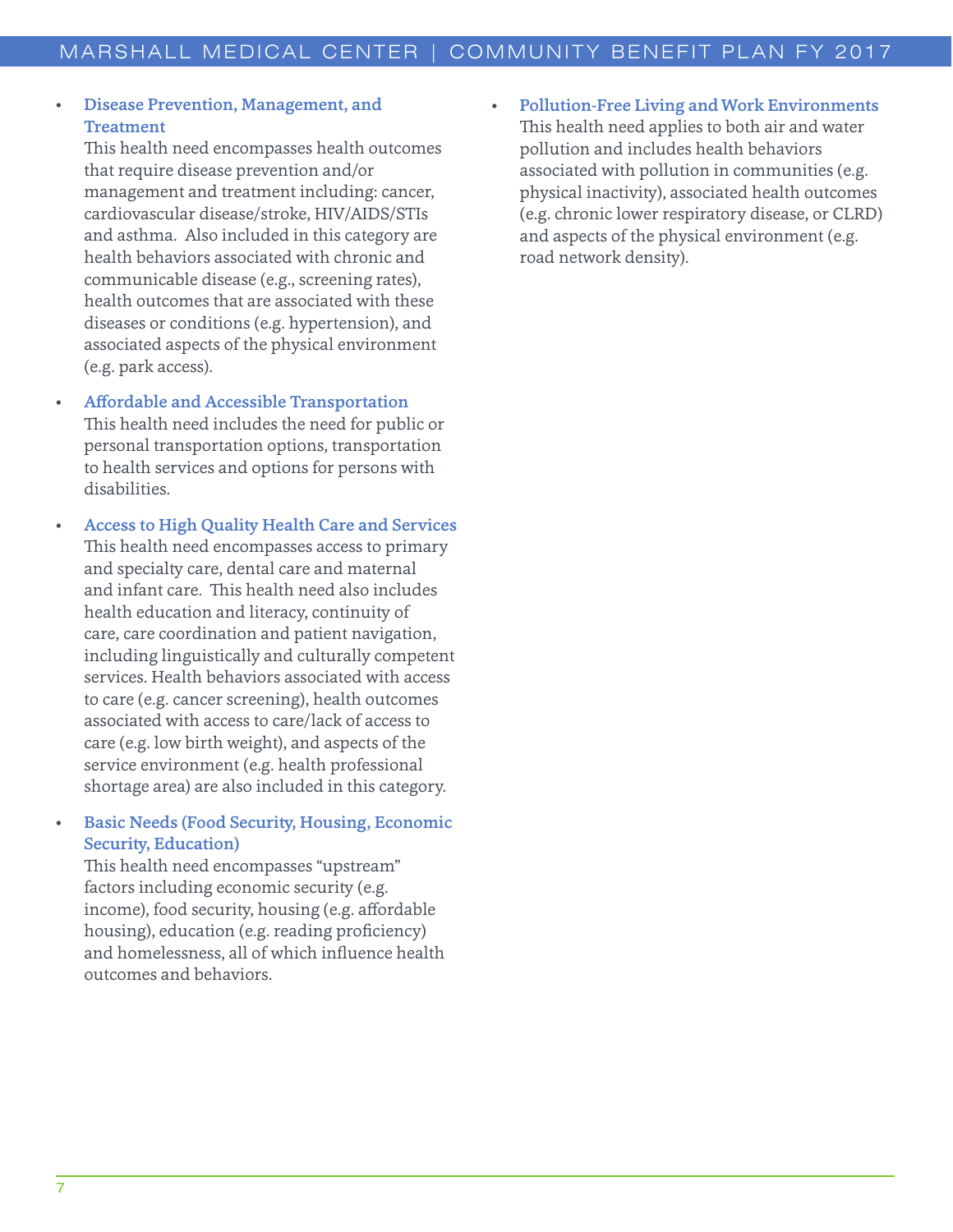## COMMITMENT TO IMPROVE COMMUNITY HEALTH

Marshall Medical Center recognizes its obligation to provide service above and beyond its role as a healing facility. For nearly 60 years, Marshall has worked to promote the community's health and wellbeing and comparably, El Dorado County is thriving.

The following community benefits demonstrate tangible ways in which the organization is fulfilling its mission to promote health improvement and provide health services of extraordinary value and quality to our community.

Marshall provides charity care and other financial assistance to those in the community who cannot afford services, or whose health insurance does not cover all services rendered.

|                                       | Persons     | Total         | Offsetting    | Net Benefit  | % of Organization |         |
|---------------------------------------|-------------|---------------|---------------|--------------|-------------------|---------|
|                                       | Served      | Expense       | Revenue       | To Community | Expenses          | Revenue |
| <b>Health Care Services Rendered</b>  |             |               |               |              |                   |         |
| Charity Care                          | 305         | \$935,901     | \$486,863     | \$449,038    | 0.40%             | 0.22%   |
| Financial Assistance                  | 529         | \$1,245,234   | \$820,729     | \$424,505    | 0.54%             | 0.36%   |
| Means Tested / County Ind CMSP        | 5           | \$8,980       | \$8,596       | \$384        | 0.00%             | 0.00%   |
| Uninsured                             | 3,107       | \$2,473,470   | \$1,158,360   | \$1,315,110  | 1.07%             | 0.51%   |
| Medi-Cal                              | 15,951      | \$53,800,638  | \$30,497,401  | \$23,303,237 | 23.19%            | 13.47%  |
| Medicare                              | 15,905      | \$127,769,331 | \$91,733,257  | \$36,036,074 | 55.07%            | 40.53%  |
| <b>Total Health Care Services</b>     | 35,803      | \$186,233,555 | \$124,705,206 | \$61,528,349 | 80.28%            | 55.10%  |
| <b>Community Services</b>             |             |               |               |              |                   |         |
| <b>Community Building Activities</b>  | unavailable | \$242,705     |               | \$242,705    | 0.10%             | 0.00%   |
| Community Health Improvement          | 2,935       | \$2,262,177   | 9,222         | \$2,252,955  | 0.98%             | 0.00%   |
| Community Health Education            | 562         | \$84,380      | 4,934         | \$79,446     | 0.04%             | 0.00%   |
| Community Health Needs Assessment     | unavailable | \$25,027      |               | \$25,027     | 0.01%             | 0.00%   |
| <b>Health Professionals Education</b> | 95          | \$86,308      |               | \$86,308     | 0.04%             | 0.00%   |
| Financial and In-Kind Contributions   | unavailable | \$66,018      | 3,025         | \$62,993     | 0.03%             | 0.00%   |
| <b>Total Community Services</b>       | 3,592       | \$2,766,615   | \$17,181      | \$2,749,434  | 1.19%             | 0.01%   |
| <b>Total Community Benefit</b>        | 39,395      | \$189,000,170 | \$124,722,387 | \$64,277,783 | 81.47%            | 55.10%  |

## Community Benefit and Economic Value Report Fiscal Year 2017 (November 2016 to October 2017)

Note 1 - Health Care Services Rendered does not include any Financial Assistance or Charity Care for patients who had commercial insurance, but could not afford their "out of pocket" costs. The number of persons served and total expense would be greater if these patients were included.

Note 2 - Expenses for "Health Care Services Rendered" were calculated using allocated cost from a cost accounting program.

Note 3 - Marshall Medical Center's community service involvement benefits the entire hospital service area (population 152,000) in some way.

The hospital service area is comprised of 17 ZIP codes in El Dorado County and is defined in more detail in the Community Health Needs Assessment.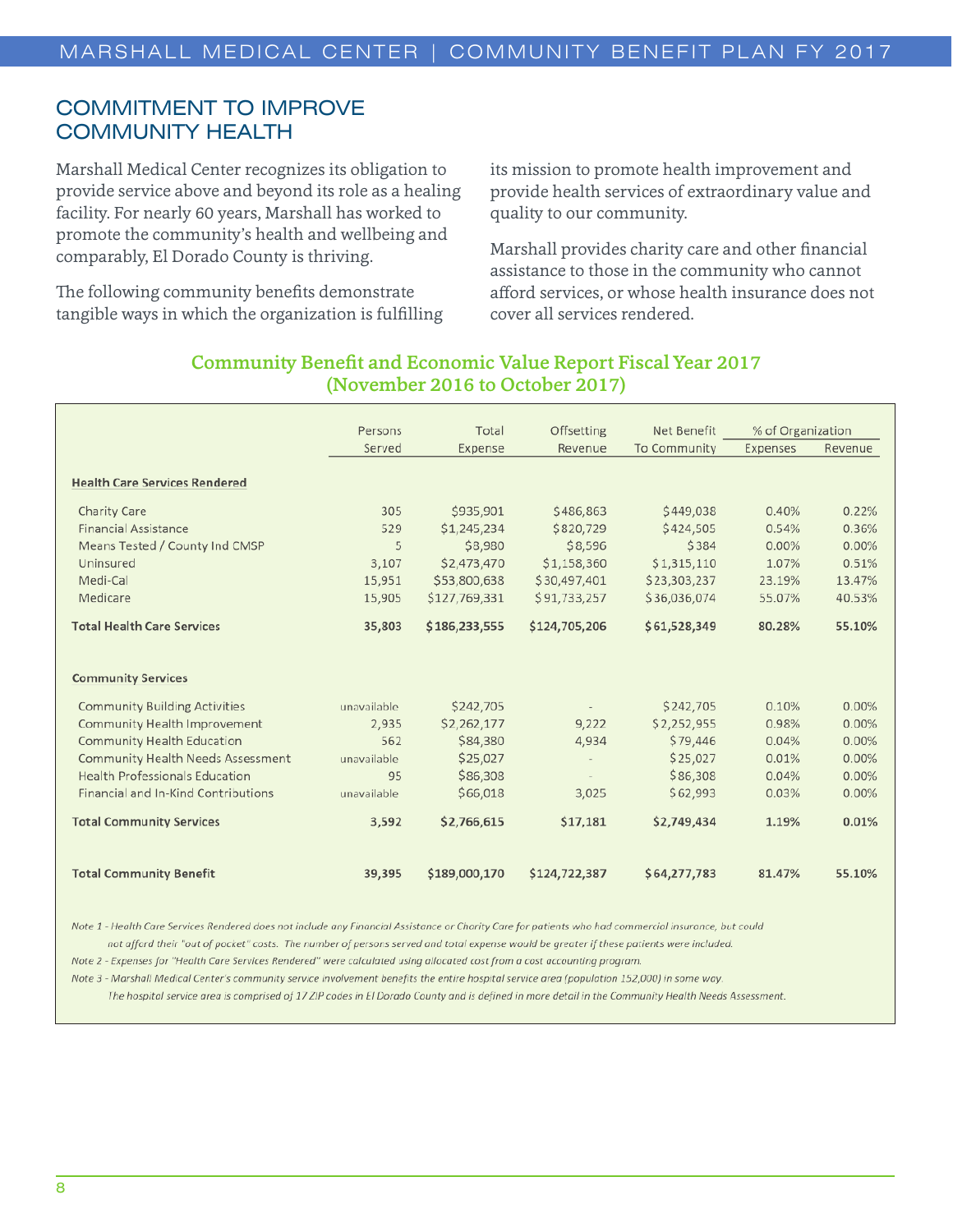## 2017-2019 IMPLEMENTATION **STRATEGY**

## Process Overview

The 2017-2019 Implementation Strategy was developed over a five month period, beginning in August 2016 and concluding in December 2016. The development process began with identification of stakeholders from within Marshall Medical Center, public agencies and non-profit organizations to select and prioritize actions needed in response to the 2016 CHNA, from which a 14-member planning team was established. The Planning Team came together over three facilitated meetings as well as responded to a survey in order to identify and reach consensus on priorities and strategies to include in the Implementation Strategy. Through dialogue and critical examination, the Planning Team selected three of the eight priority health needs identified in the Community Health Needs Assessment to include in the Implementation Strategy. The Planning Team was deliberate in its selection of which health needs to include, assuring that substantive action could be taken in the prioritized areas, as opposed to spreading resources and attention too broadly to have meaningful impact.

The three health needs addressed through the Implementation Strategy are:

- Access to Behavioral Health Services;
- Disease Prevention, Management, and Treatment; and
- Access to High Quality Health Care and Services

Marshall Medical Center will address these health needs through a variety of strategies including expansion of provider capacity and patient utilization of services. The following sections of this report detail how Marshall Medical Center is addressing the above health needs through the Implementation Strategy and explain why specific strategies were not developed for the remaining health needs identified by the 2016 CHNA.

The 2016 Community Health Needs Assessment (CHNA) and the 2017-2019 Implementation

Strategy were initiated by Marshall Medical Center to meet the requirements enacted by the Internal Revenue Service (IRS) and the Patient Protection and Affordable Care Act (ACA). Internal Revenue Code section  $501(r)(3)$  states that charitable hospitals are required to conduct a CHNA and adopt an implementation strategy to address the community health needs identified through the CHNA at least once every three years.

This Implementation Strategy outlines the significant health needs identified in the 2016 CHNA that Marshall Medical Center intends to address during the years 2017 through 2019. Furthermore, this Implementation Strategy identifies the significant health needs the hospital does not intend to address with a brief explanation of the reason for not addressing the selected health needs.

## Health Need: Access to Behavioral Health Services

*Strategy #1: Build capacity to provide mental health services within El Dorado County*

## ACTIONS

- 1. Marshall Medical Center (MMC) will expand recruitment of behavioral health specialists, including but not limited to social workers and clinical psychiatrists, thereby expanding internal capacity to provide mental health services.
	- Marshall began recruiting for a psychiatrist and licensed clinical social workers in 2016. After an exhaustive search, a psychiatrist was hired and began work in September 2017, seeing patients referred by Marshall primary care providers.
	- Marshall recruited two social workers in 2017, bringing the staff to a total of 6 social workers to assist patients with conditions spanning the entire health care continuum. Marshall's social workers provide individual counseling, assist with determining health and community resources and provide support to patients with serious or chronic illnesses.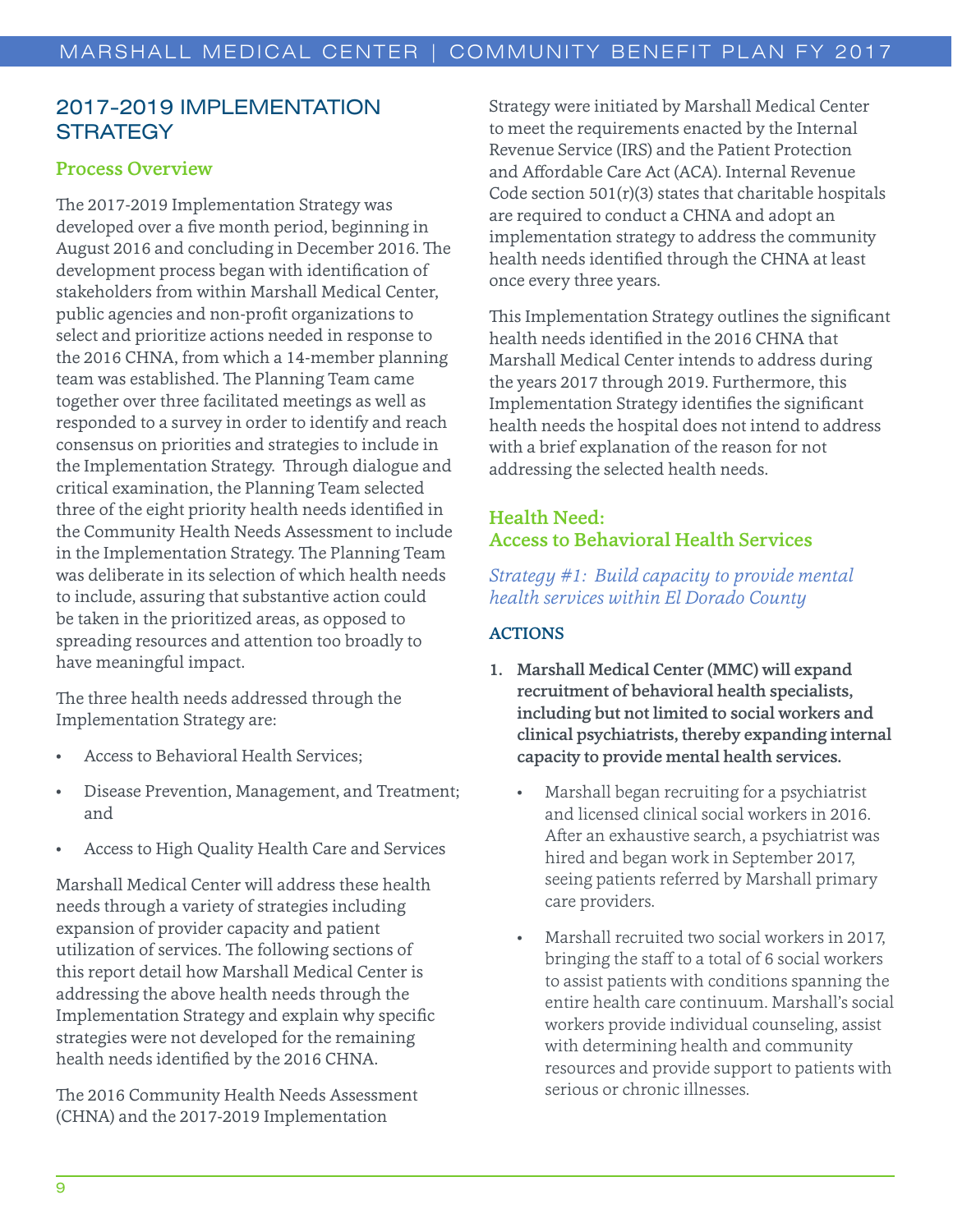- 2. MMC will strengthen partnerships with external entities, including El Dorado County, El Dorado Community Health Center, and the Shingle Springs Health and Wellness Center through consultation and coordinated services planning in order to expand external capacity to provide mental health and substance abuse prevention and treatment services.
	- Since December, 2016, Marshall has participated in a joint effort with the El Dorado Community Health Center (EDCHC) and the California Healthcare Foundation in an effort to move people off opioid dependency through Medication Assisted Treatment (MAT) for opioid addiction. When a patient presents in Marshall's Emergency Department in withdrawal, the patient is offered participation in MAT, which includes a prescription of suboxone to alleviate withdrawal symptoms. The patient is also referred to outpatient therapy, currently through the EDCHC, where they meet with a doctor within 48 hours. They are put on daily medications and given psychotherapy. The robust program includes group sessions, counseling, and social services. Of the 27 patients referred to the program, 26 followed up with their outpatient appointment. Thirteen of the 26 are still attending and the balance have moved on to another program. Arianna Samson, PA, serves as the Northern California Coordinator for the program. Because of this participation and success rate, Marshall is being used as a model for other hospitals to roll out a similar program.
	- Marshall's Chief Nursing Officer, Kathy Krejci, RN, serves on the board of the El Dorado Community Health Center, lending guidance, expertise and insight into linkages with Marshall's medical resources.
	- Marshall's Chief Executive Officer, James Whipple, serves as an advisor to the El Dorado County Health Improvement Plan, offering input and insight into improving public health in the county.
- Marshall's Chief Operating Officer, Shannon Truesdell, RN, serves on the board of Access El Dorado (ACCEL) Steering Committee, a safety net provider network of multiple health care agencies in El Dorado County. ACCEL's work on care pathway development included a referral pathway for primary care providers to refer appropriate patients for pediatric mental health services. Marshall annually supports ACCEL through a \$25,000 contribution.
- Marshall's Business Development Executive Director Maia Schneider attended meetings with elected officials to advance Marshall's interests in pending legislation regarding health impacts. Together with CEO James Whipple, meetings were held with:

Assemblyman Kevin Kiley's health council

Congressman Tom McClintock

Senator Ted Gaines

Assemblyman Frank Bigelow

- Marshall's Business Development Executive Director, Maia Schneider, is on the El Dorado County Joint Powers Authority for Emergency Medical Services Board.
- Ms. Schneider also attended meetings in El Dorado County/Lake Tahoe Mental Health Collaborative.
- 3. MMC will designate a representative to participate in El Dorado County's Community Health Improvement Plan team(s) that plan to address mental health issues within El Dorado County.
	- Marshall's Chief Executive Officer, James Whipple, serves as an advisor to the El Dorado County Health Improvement Plan, offering input and insight into improving access to care for the plan.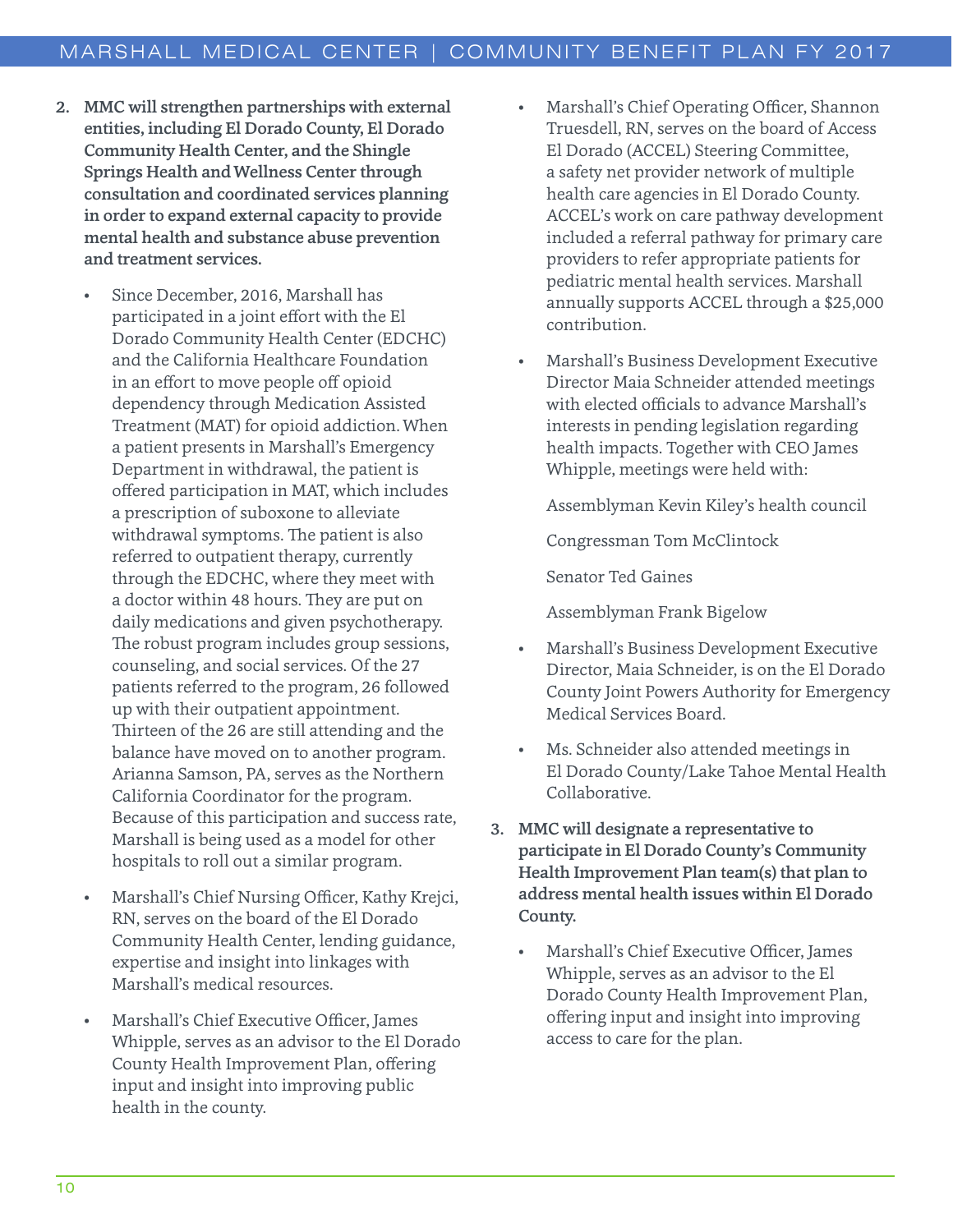- 4. MMC will standardize best practices for provision of mental health services.
	- Marshall's Chief Nursing Officer, Kathy Krejci, RN; Cindy Rice, RN, Marshall's VP of Clinical Nursing Services; Larry Schmidt, RN, Emergency Services Director and Michael Mirhadi, MD, Director of Emergency Medicine; hold monthly meetings with El Dorado County Public Health and leadership from Telecare, who runs the Psychiatric Healthcare Facility. They discuss and assess process, handoffs, and define working relationships, looking to improve continuity between the three entities.

#### ANTICIPATED IMPACTS

- Improve availability of and access to mental health services at Marshall Medical Center and within the community, striving for culturally and linguistically appropriate mental health services through recruitment of Spanish-speaking providers, to the extent possible
- Improve patient care management and outcomes
- Improve consistency of mental health care and services
- Align approaches and practices related to mental health care and services

## PLAN TO EVALUATE

- MMC will establish baselines for current staffing levels as well as Emergency Department visits related to mental health issues.
- MMC will utilize the Kaizen team value stream analysis (a continuous improvement system) for opioid use across the continuum of care in order to evaluate performance and improve quality and access to care.
- Implementation of EPIC Electronic Health Record system will allow MMC to track patient referrals and outcomes for mental health issues within MMC.

#### EVALUATION METRICS

#### ED Visits and hospitalizations related to mental health

Compared to a baseline of 22% ED visits and IP hospitalizations related to mental health in 2016, the rate decreased to 18% in 2017, showing a positive impact that the efforts have made for mental health in the community.

### Rate of patients served within 30 days of receiving a non-emergency referral from a Marshall PCP to a Marshall mental health provider

2016 was the baseline year for this measure, with 0% referral within 30 days to a Marshall mental health provider. In 2017, with the addition of the first Marshall psychiatrist, the rate has increased to 23% of PCP referred patients seen within 30 days for nonemergency services.

#### RESOURCES

MMC will commit financial resources to hire and train behavioral health specialists as well as to utilize Electronic Health Record systems. MMC will also offer staff support to promote and refer patients to programs offered by the County and within the community, as well as to work with community partners to align internal and external practices and approaches to prevention and treatment of mental health and substance abuse issues.

## Health Need: Access to Behavioral Health Services

#### *Strategy #2*

*Build capacity to provide substance abuse prevention and treatment services within El Dorado County*

#### ACTIONS

- 1. Marshall Medical Center (MMC) will expand recruitment of behavioral health specialists, including but not limited to Licensed Clinical Social Workers and Clinical Psychiatrists, thereby expanding internal capacity to provide substance abuse services.
	- Marshall began recruiting for a psychiatrist and licensed clinical social workers in 2016. After an exhaustive search, a psychiatrist was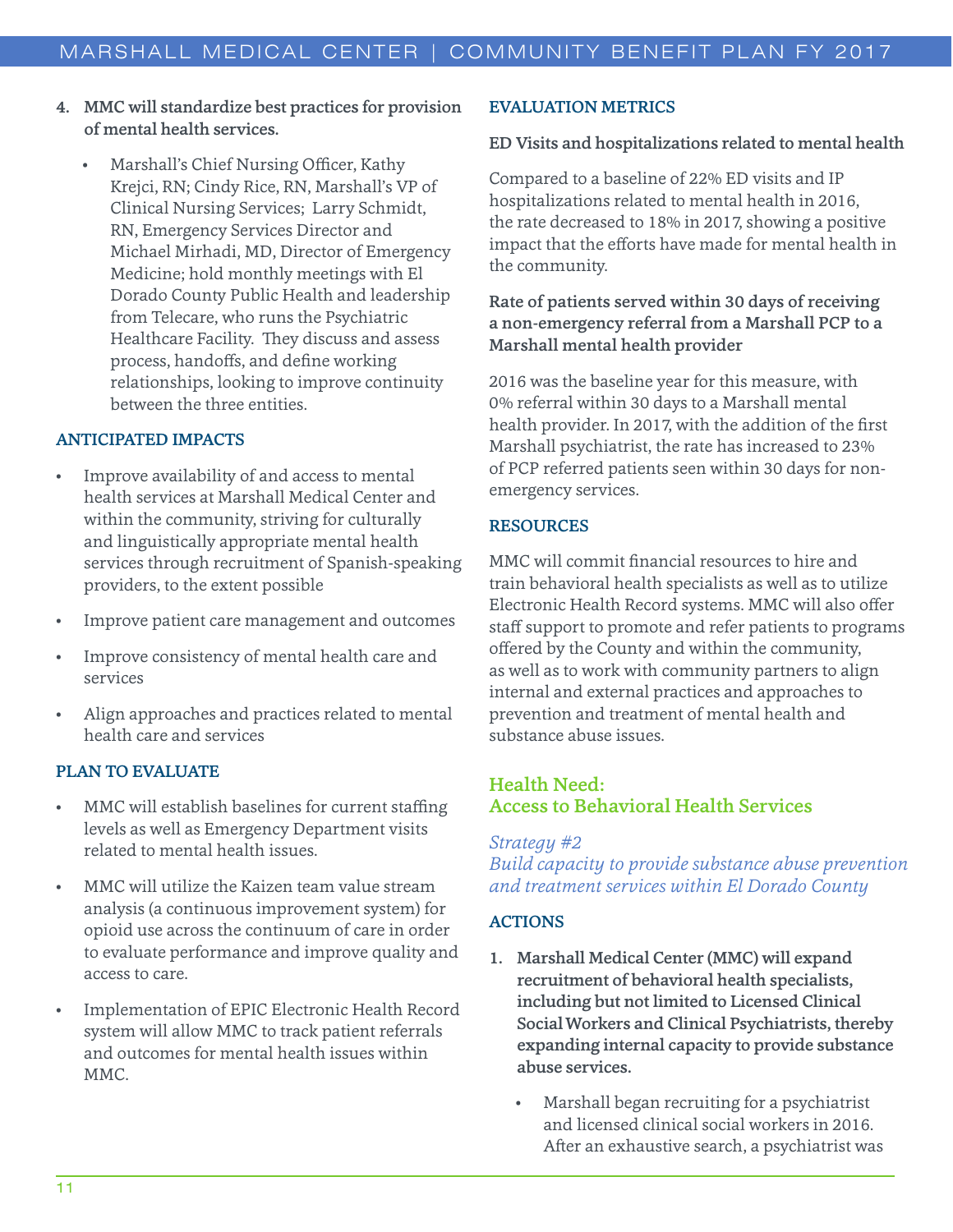hired and began work in September 2017, seeing patients referred by Marshall primary care providers.

- Marshall recruited two social workers in 2017, bringing the staff to a total of 6 social workers to assist patients with conditions spanning the entire health care continuum. Marshall's social workers provide individual counseling, assist with determining health and community resources and provide support to patients with serious or chronic illnesses.
- 2. MMC will strengthen partnerships with external entities, including El Dorado County, El Dorado Community Health Center, and Shingle Springs Health and Wellness through consultation and coordinated services planning in order to expand external capacity to provide substance abuse prevention and treatment services.
	- Since December, 2016, Marshall has participated in a joint effort with the El Dorado Community Health Center (EDCHC) and the California Healthcare Foundation in an effort to move people off opioid dependency through Medication Assisted Treatment (MAT) for opioid addiction. When a patient presents in Marshall's Emergency Department in withdrawal, the patient is offered participation in MAT, which includes a prescription of suboxone to alleviate withdrawal symptoms. The patient is also referred to outpatient therapy, currently through the EDCHC, where they meet with a doctor within 48 hours. They are put on daily medications and given psychotherapy. The robust program includes group sessions, counseling, and social services. Of the 27 patients referred to the program, 26 followed up with their outpatient appointment. Thirteen of the 26 are still attending and the balance have moved on to another program. Arianna Samson, PA, serves as the Northern California coordinator for the program. Because of this participation and success rate, Marshall is being used as a model for other hospitals to roll out a similar program.
- In June 2017, Marshall began participation in the El Dorado County Opioid Coalition. Marshall's Chief Nursing Officer, Kathy Krejci, RN, serves on the board of the El Dorado Community Health Center, lending guidance, expertise and insight into linkages with Marshall's medical resources.
- Marshall's Chief Executive Officer, James Whipple, serves as an advisor to the El Dorado County Health Improvement Plan, offering input and insight into improving public health in the county.
- Marshall's Chief Operating Officer, Shannon Truesdell, RN, serves on the board of Access El Dorado (ACCEL) Steering Committee, a safety net provider network of multiple health care agencies in El Dorado County. ACCEL's work on care pathway development included a referral pathway for primary care providers to refer appropriate patients for pediatric mental health services.
- Marshall's Business Development Executive Director, Maia Schneider, attended meetings with elected officials to advance Marshall's interests in pending legislation regarding health impacts. Together with CEO James Whipple, meetings were held with:

Assemblyman Kevin Kiley's health council four times in 2017.

Congressman Tom McClintock, two meetings in 2017

Senator Ted Gaines twice in 2017

Assemblyman Frank Bigelow twice in 2017

- Marshall's Business Development Executive Director, Maia Schneider is on the El Dorado County Joint Powers Authority for Emergency Medical Services, attending monthly board meetings starting Dec 2017.
- Ms. Schneider also attended meetings in El Dorado County/Lake Tahoe Mental Health Collaborative twice in 2017.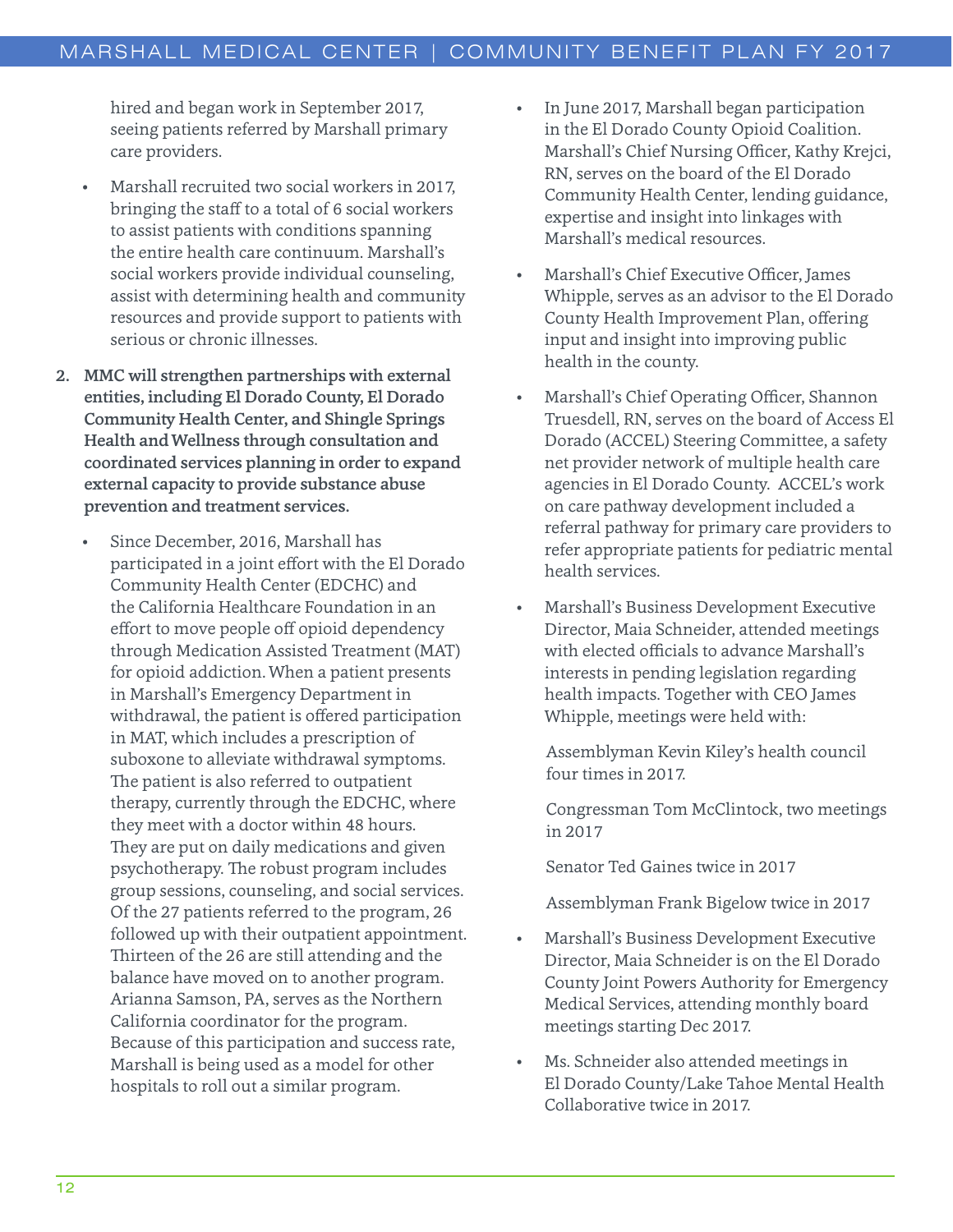- 3. MMC will standardize best practices for provision of substance abuse services
	- Since December, 2016, Marshall has participated in a joint effort with the El Dorado Community Health Center (EDCHC) and the California Healthcare Foundation in an effort to move people off opioid dependency through Medication Assisted Treatment (MAT) for opioid addiction. When a patient presents in Marshall's Emergency Department in withdrawal, the patient is offered participation in MAT, which includes a prescription of suboxone to alleviate withdrawal symptoms. The patient is also referred to outpatient therapy, currently through the EDCHC, where they meet with a doctor within 48 hours. They are put on daily medications and given psychotherapy. The robust program includes group sessions, counseling, and social services. Of the 27 patients referred to the program, 26 followed up with their outpatient appointment. Thirteen of the 26 are still attending and the balance has moved on to another program. Arianna Samson, PA, serves as the Northern California coordinator for the program. Because of this participation and success rate, Marshall is being used as a model for other hospitals to roll out a similar program.
	- Marshall implemented two Rapid Process Improvement Workshops in 2017, the first focused on the identification of high risk opioid patients and creating a standard process to identify and evaluate patients in the Emergency Department for potential addictions. As a standard, patients are reconciled with the Controlled Substances Utilization, Review and Evalution System (CURES) database of controlled substance prescriptions. The process also improved the information flow for new patient, reducing time and confusion for both patients and staff related to new patient paperwork. The second workshop focused on safe treatment for chronic pain patients in the outpatient setting – establishing a standard process for prescribing and refilling controlled substances

in the primary care clinics. Marshall developed pain contracts with patients and established a routine visit every three months for refilling controlled substances.

- 4. MMC will expand programming and training related to harm reduction approaches to substance abuse.
	- Marshall implemented two Rapid Process Improvement Workshops in 2017, the first focused on the identification of high risk opioid patients and creating a standard process to identify and document patients in the Emergency Department. The process also improved the information flow for new patient, reducing time and confusion for both patients and staff related to new patient paperwork. The second workshop focused on safe treatment for chronic pain patients in the outpatient setting – establishing a standard process for prescribing and refilling controlled substances in the primary care clinics.
	- ACCEL hosted a Continuing Education event for area health care providers at the September 2017 Provider meeting, featuring Dr. Robert Price on the topic of "Bipolar Disorder: Challenges in Assessment and Management." This presentation addressed behavioral health and substance abuse issues.
	- As part of the ED Bridge Medication Assisted Treatment program, Marshall has four physicians who have completed an eight-hour training to qualify for a waiver to prescribe and dispense buprenorphine. Three more are interested in becoming waiver trained.
	- Marshall participates in the ACCEL Provider Capacity Workgroup Meetings, which includes discussion of substance abuse/ community and agency planning and collaboration and the El Dorado Community Health Center's "C3 Clinic" (Complex Care Clinic for patients needing Medication Assisted Treatment of Substance Abuse Disorder).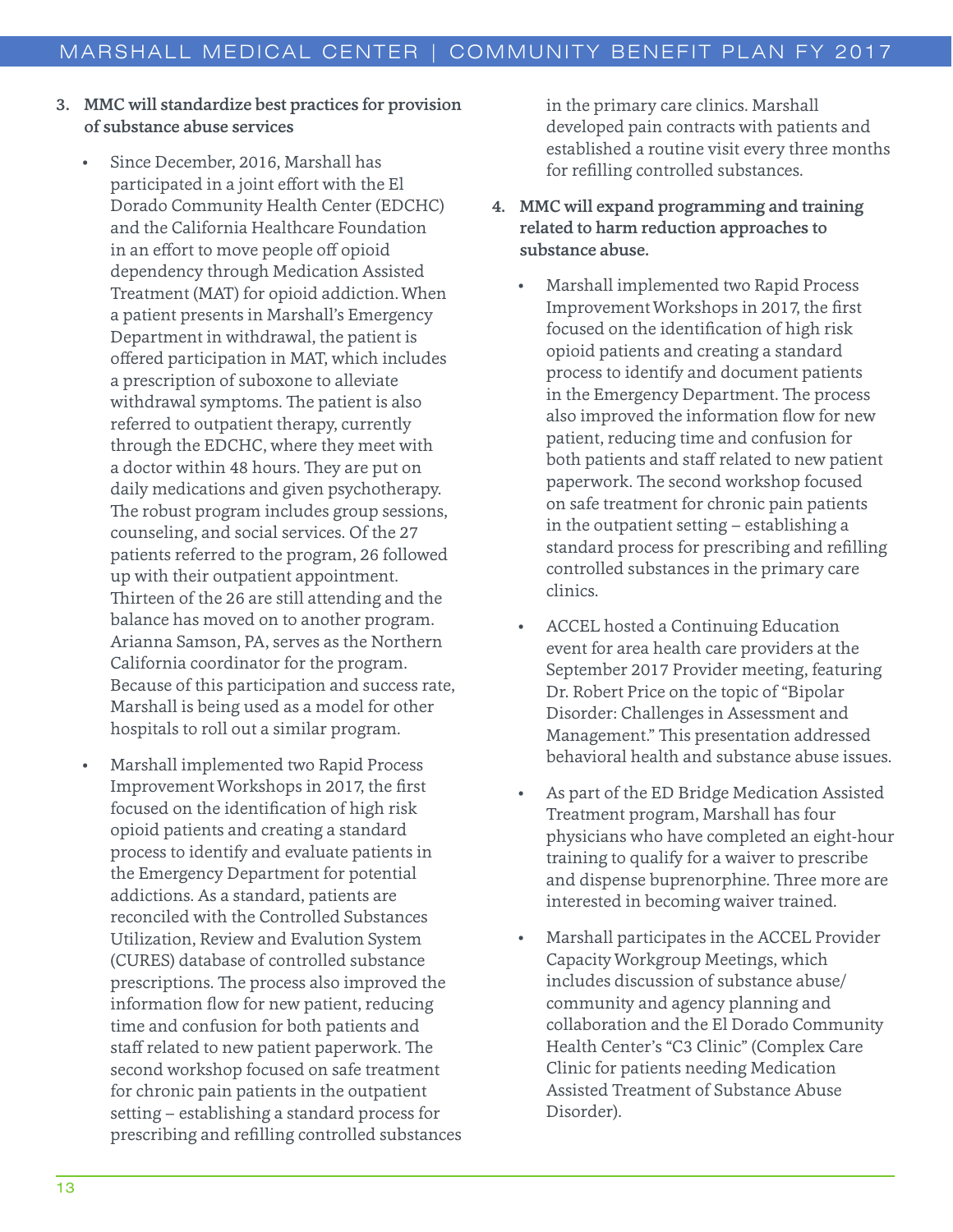- Through ACCEL, area health care providers may avail of education through a partnership with UC Davis' Project Extension for Community Healthcare Outcomes (ECHO). Through a webinar format, Project ECHO provides an educational series on pain management, including Responsible Opioid Prescribing, Pain and Mental Health, and more. The programs are open to all health care providers in the area.
- 5. MMC will partner with other entities to promote community education programs for substance abuse prevention and treatment.
	- The Marshall Foundation for Community Health granted \$32,000 to local organizations seeking to make a difference in battling opioid dependency:

Bipolar Insights for classes addressing selfmedication, illegal drugs and problems with drug addiction.

El Dorado High School to continue facilitating the Brief Intervention Program that addresses the gap between treatment need and treatment availability. El Dorado High School students are served through assemblies and other high school activities about drug and alcohol treatment prevention.

El Dorado Community Health Centers and Progress House received funding to strengthen and enhance their programs reaching women recovering from substance abuse disorder.

Marshall Medical Center received funding for physician education / waiver training as part of the Medication-Assisted Treatment protocol, which educates physicians treating opioid dependency.

• Marshall is participating in "ED Bridge," a joint effort with the El Dorado Community Health Center (EDCHC) and the California Healthcare Foundation in an effort to move people off opioid dependency through Medication Assisted Treatment (MAT) for

opioid addiction. The robust program includes group sessions, counseling, and social services for patients referred by Marshall's Emergency Department.

- 6. MMC will work with care providers and community partners to administer clinical services, education and support for individuals affected by substance abuse.
	- Marshall is participating in "ED Bridge," a joint effort with the El Dorado Community Health Center (EDCHC) and the California Healthcare Foundation in an effort to move people off opioid dependency through Medication Assisted Treatment (MAT) for opioid addiction. The robust program includes group sessions, counseling, and social services for patients referred by Marshall's Emergency Department.
- 7. MMC will develop or support education programs that aim to reach high need or underrepresented populations in El Dorado County.
	- Marshall is participating in "ED Bridge," a joint effort with the El Dorado Community Health Center (EDCHC) and the California Healthcare Foundation in an effort to move people off opioid dependency through Medication Assisted Treatment (MAT) for opioid addiction. The robust program includes group sessions, counseling, and social services for patients referred by Marshall's Emergency Department.
- 8. MMC will designate a representative to participate in El Dorado County's Community Health Improvement Plan team(s) that plan to address access to substance abuse prevention and treatment programs within El Dorado County.
	- Marshall's Chief Executive Officer, James Whipple, serves as an advisor to the El Dorado County Health Improvement Plan, offering input and insight into improving access to care for the plan.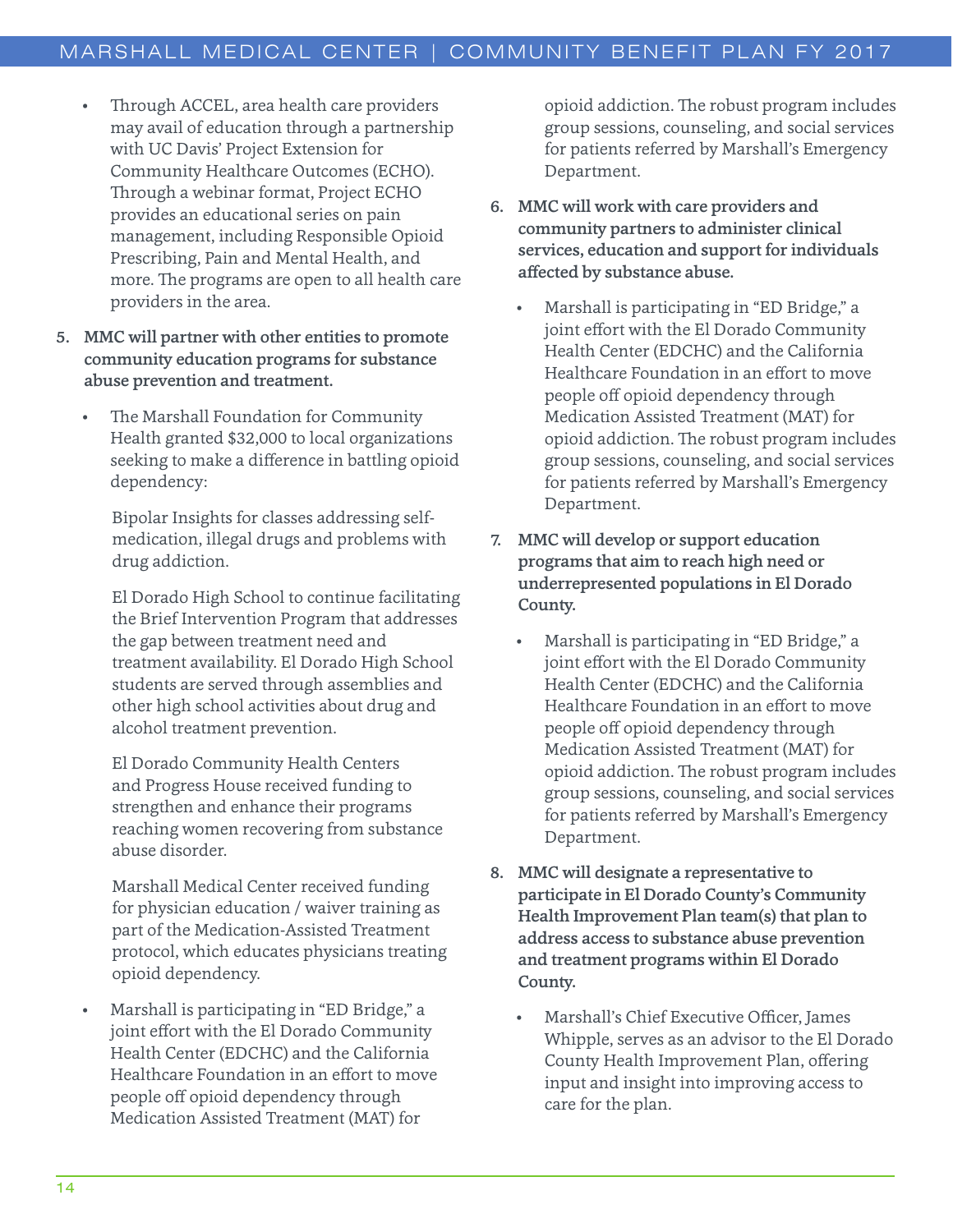#### ANTICIPATED IMPACTS

- Improve availability of and access to substance abuse prevention and treatment services at Marshall Medical Center and within the community, striving for culturally and linguistically appropriate behavioral health services through recruitment of Spanish-speaking providers, to the extent possible
- Decrease the rates of overdoses, deaths, Emergency Department visits, and hospitalizations due to substance abuse in El Dorado County
- Improve consistency of substance abuse services
- Align approaches and practices related to substance abuse services
- Increase community knowledge and awareness of substance abuse issues within El Dorado County
- Increase awareness and accessibility of substance abuse prevention and treatment services
- Improve clinical and support services for individuals affected by substance abuse
- Improve culturally diverse substance abuse prevention and treatment efforts

#### PLAN TO EVALUATE

- MMC will establish baselines for current staffing levels as well as Emergency Department visits related to substance abuse.
- MMC will track participation in community education programs and administer assessment surveys to participants.
- MMC will utilize the Kaizen team value stream analysis for improving care related to opioid use across a continuum in order to evaluate performance and improve quality of care.
- Implementation of EPIC Electronic Health Record system will allow MMC to track patient referrals and outcomes for all substance abuse issues within MMC and in community clinics.

#### EVALUATION METRICS

• Number of participants in Marshall's MAT/ ED Bridge program:

2017 – 27 participants

• ED Visits and hospitalizations related to mental health

Compared to a baseline of 22% ED visits and IP hospitalizations related to mental health in 2016, the rate decreased to 18% in 2017, showing a positive impact that the efforts have made for mental health in the community.

Rate of patients served within 30 days of receiving a non-emergency referral from a Marshall PCP to a Marshall mental health provider

2016 was the baseline year for this measure, with 0% referral within 30 days to a Marshall mental health provider. In 2017, with the addition of the first Marshall psychiatrist, the rate has increased to 23% of PCP referred patients seen within 30 days for non-emergency services.

• Number of resources in the community for substance abuse services In 2017, the following resources were available in the Western Slope of El Dorado County:

El Dorado County Alcohol and Drug Prevention Program

EDCA Lifeskills

El Dorado Community Health Centers Behavioral Health Counseling

New Morning Youth & Family Services

Progress House – Detox center and transitional housing

Marshall Medical Center ED Bridge Program

Complex Care Clinic - medically assisted therapy for addiction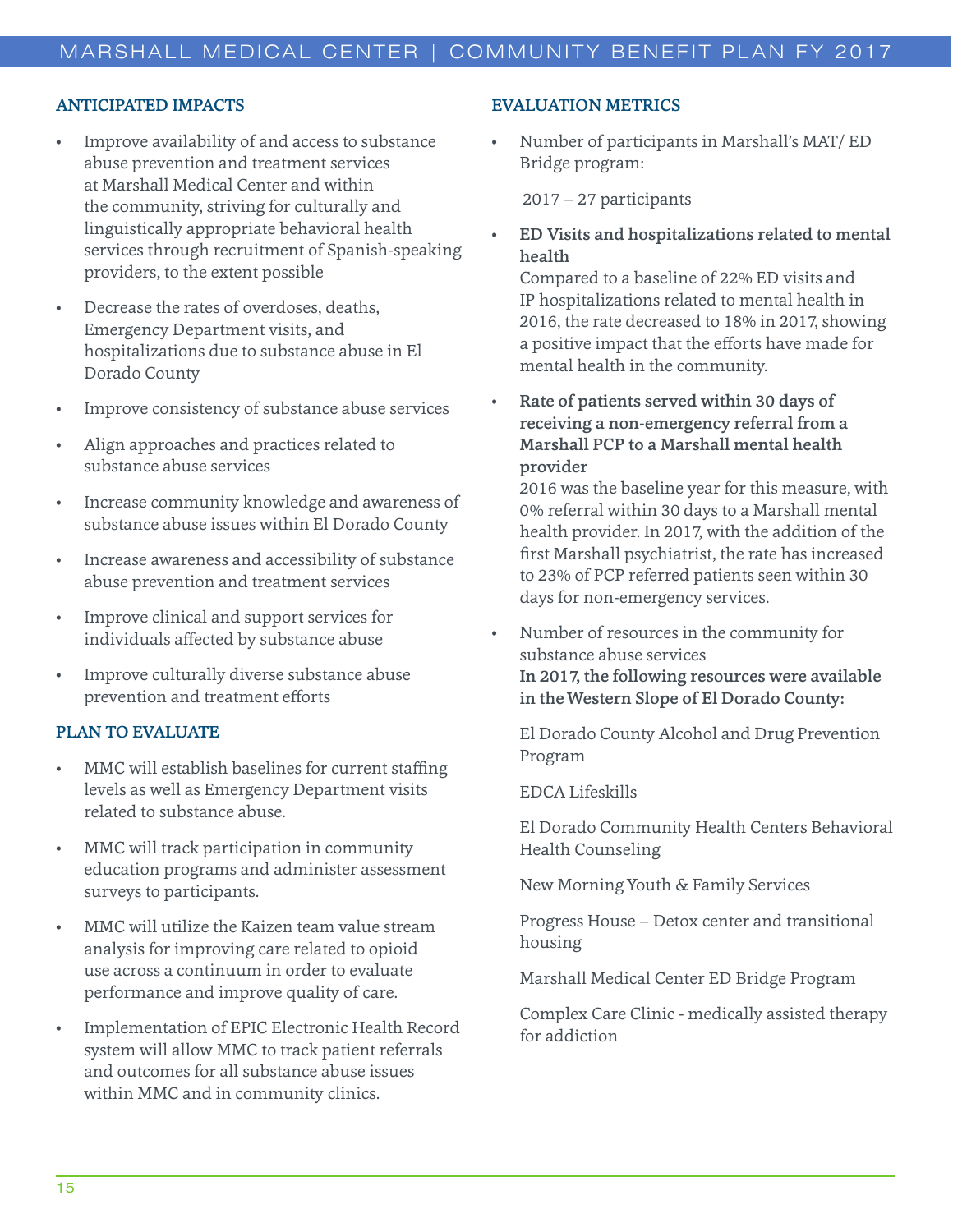#### RESOURCES

• MMC will commit financial resources to expand recruitment of providers. MMC will also contribute staff time to expand outreach efforts for disease prevention and management programs.

## Health Need: Disease Prevention, Management and Treatment

*Strategy-Expand capacity and utilization of disease prevention, management and treatment services*

#### ACTIONS

- 1. MMC will expand preventive care and care management programs.
	- Marshall's Outpatient Care Management Department (OCM), focuses on improving the effectiveness and quality of care for patients with high risk for readmission after discharge. Similar to an assigned Case Manager while in the hospital, the team will assist in navigating patients and their families through the challenges of the health care system, to make sure that the patient has ongoing education about their health, ensure satisfaction of services and provide support while valuing our patients' individual physical and mental well-being, while preventing re-admissions and unnecessary emergency room visits. In 2017, the OCM saw 120 patients.
	- Marshall's Community Care Network (CCN), was developed to help people coordinate their healthcare even after they are discharged from the hospital. A team made up of social workers, registered nurses, RN case managers, pharmacists, diabetes educators, dietitians, home health nurses and others to helps patients navigate their path to improved health. Dedicated clinical and medical directors oversee patients to make sure the team supports their goals and the physicians' plan of care. In 2017, CCN expanded to 189 patients.
- Congestive Heart Active Telephone Treatment (CHATT) program helps patients manage congestive heart failure. CHATT improves patients' quality of life, reduce CHF complications and help keep them out of the hospital. This service includes frequent telephone calls from a registered nurse, who specializes in cardiovascular care. In 2017, CHATT served 97 patients.
- Cancer Resource Center supports cancer patients through patient navigation, education/ support groups and social services and emotional support. The Cancer Resource Center also provides no-cost mammograms to those who qualify, as well as transportation assistance. In 2017, the Cancer Resource Center provided support to 423 patients, provided transportation services 328 times, provided patient navigation services to 330 patients and funded 20 mammograms.
- 2. MMC will expand its efforts to actively draw patients into preventive care and care management programs including but not limited to the Community Care Network (CCN), Outpatient Care Management (OCM), Cancer Resource Center and Congestive Heart Active Telephone Treatment (CHATT) programs.
	- Initially, the CCN drew its patient base from the top 10% of Marshall's most chronically ill patients identified by rate of ED visits and repeat admissions. With the patient's consent to actively participate in improving their health and welcoming the CCN team into their homes and their lives, patients enrolled with the CCN. In the end of 2016, the program had 112 patients and in the end of 2017, the program had 123. The CCN is expanding its outreach efforts to high risk and rising risk patients, with referral from a Marshall health provider.
	- Since its inception in August 2016, the OCM program has focused on patients admitted to Marshall Hospital with high risk or rising risk, helping them to transition from acute in patient care to their home. OCM staff educates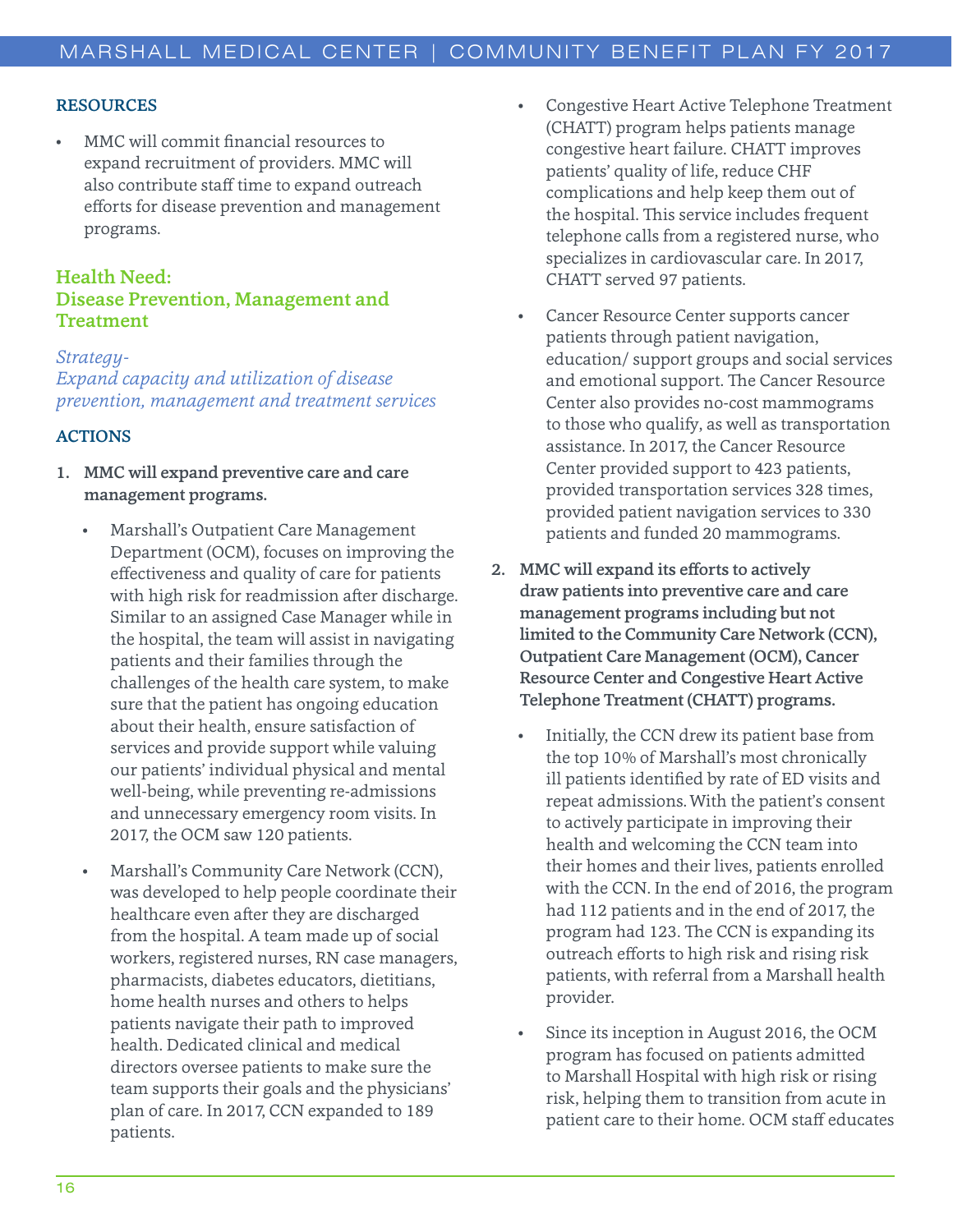and supports patients post-discharge with a goal of keeping them well so as to decrease readmission rates and ER visits. In 2016, the program served 150 patients and in 2017, they served 860 patients.

- The Cancer Resource Center assists patients and their families navigate their cancer journey. Patients are referred to the center by their oncologist. In 2016, the program served 510 patients and in 2017, served 423. The Cancer Resource Center conducts several outreach and fundraising activities throughout the year, including art therapy and exercise programs free of cost for cancer patients.
- Patients access CHATT through a referral from a Marshall cardiologist. In 2016, the program served 97 patients and in 2017, served 96.
- 3. MMC will expand recruitment of providers, including but not limited to physicians, advanced practice nurses, and physician assistants.
	- In 2017, Marshall successfully hired 11 providers to both replace providers who have left and augment services we already provide. In 2017, Marshall opened two new clinics, podiatry and psychiatry.
	- In 2018, Marshall is conducting ongoing recruitment for additional primary care, general surgery, ob/gyn, pediatrics, psychiatry and intensivists.
- 4. MMC will seek to standardize best practices for identified disease management and treatment services and programs.
	- Marshall has standardized best practices for the following disease management/treatment services:

Congestive Heart Failure

Community Care Network

Sepsis

Stroke

Opioid Identification/ Safe Prescribing

Total Joint Replacement

COPD

Diabetes & Nutrition Education Protocols

- 5. MMC will support collaborative disease prevention and health education efforts within the community, including but not limited to women's health events, youth programs, and local community task forces.
	- In 2017, Marshall participated in several collaborative efforts with community partners including ACCEL, El Dorado Community Health Center and El Dorado County Public Health in areas relating to access to care, disease prevention and management.
	- In 2017, Marshall also hosted or participated in the following activities:

Employee Health Fairs

Free FIT Testing for colon cancer

Flu Shot Clinics

Women's Health Screenings

Affair of the Heart cardiology /health screenings

Fall Prevention education and workshops

Stroke Education

Healthy Babies lactation classes

Cancer Education

Low cost/no cost mammograms

- 6. MMC will implement the EPIC Electronic Health Record system to track patient outcomes and improve care coordination.
	- The system was implemented November 1, 2017.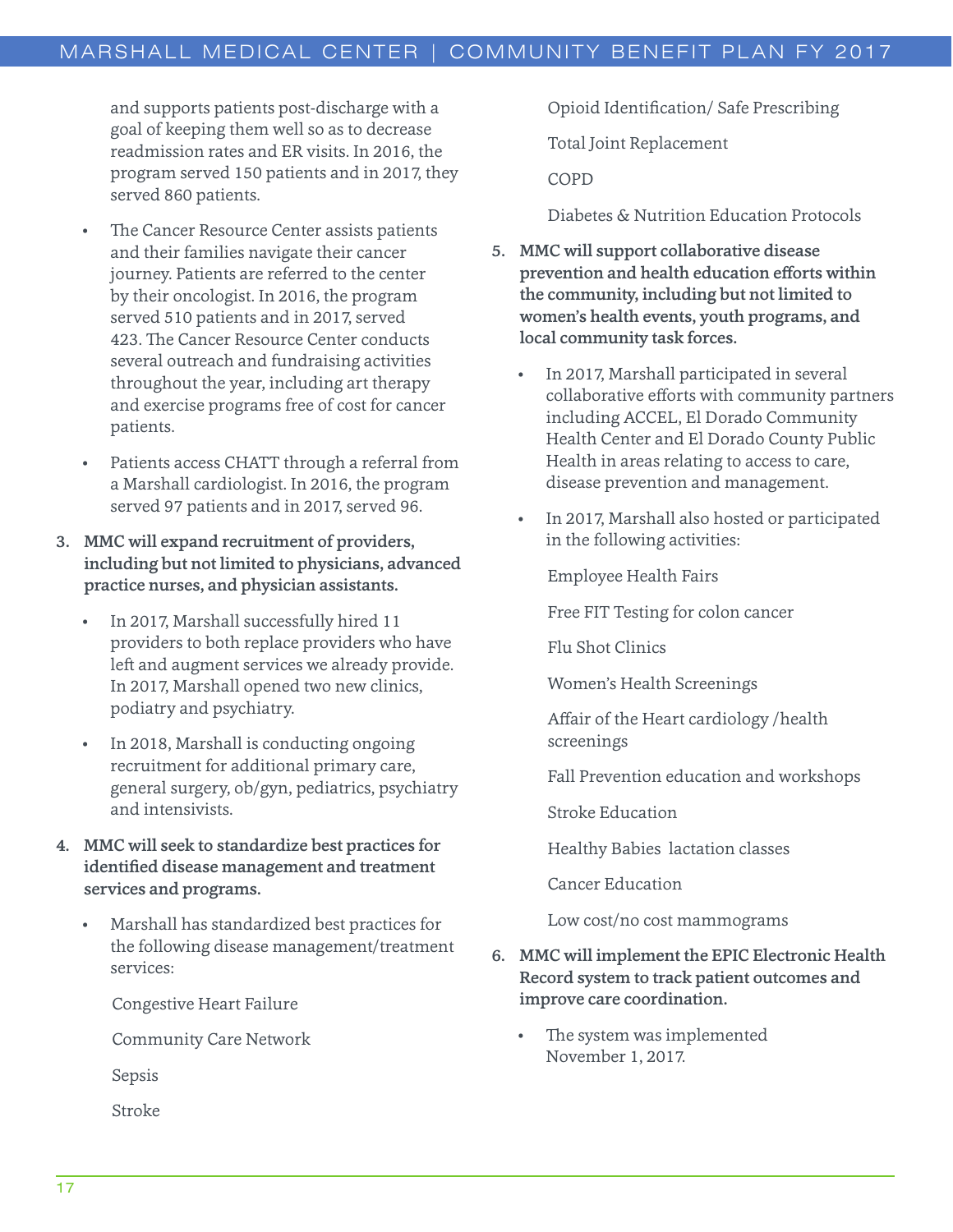#### ANTICIPATED IMPACTS

- Improve outcomes for patients, including delayed onset of complications associated with chronic illnesses
- Reduce hospital admissions and readmissions
- Help patients to better manage or eliminate disease risk factors
- Improve access to timely disease management and treatment services
- Optimize utilization of providers with all types of licenses, including Physician Assistants and Nurse Practitioners
- Improve awareness of disease prevention strategies within the community

#### PLAN TO EVALUATE

- MMC will utilize Electronic Health Record systems to track patient outcomes and improve care coordination.
- MMC will also track patient participation in internal disease prevention and management programs.
- MMC will document its participation in collaborative community efforts.

#### EVALUATION METRICS

• Rates of hospital admissions and readmissions for patients enrolled in OCM

The data shows that OCM patients achieve significant reductions in hospital utilization when comparing the 90 day period after discharge to the 90 day period prior to enrollment in the program:

Total hospital visits (encounters) decreased 31% (808 less visits in a 90 day period / 269 less per month)

Inpatient encounters (visits) decreased 88% (632 less IP visits in a 90 day period / 211 less per month)

Inpatient readmissions decreased 20% (19 less patients were re-admitted in a 90 day period / 6 less per month)

ER visits (encounters) decreased 31% (79 less visits in a 90 day period / 26 less per month)

#### • Rates of hospital admissions and readmissions for patients enrolled in CCN

The data shows that patients have had significant reductions in hospital utilization when comparing monthly averages after enrollment to monthly averages for the 12 month period prior to their enrollment (baseline period):

Average monthly IP admissions have dropped 35% (5 admissions per month) compared to baseline

Average IP days per month have dropped 49% (50 days per month) compared to baseline

Average LOS has dropped 19% (1.18 days) per IP stay compared to 6.27 days in the baseline

Average ER visits have dropped 20% (3 visits) per month compared to baseline

• Number of participants in disease prevention and management programs

|              | 2016 | 2017 |
|--------------|------|------|
| <b>OCM</b>   | 150  | 860  |
| <b>CNN</b>   | 157  | 189  |
| <b>CHATT</b> | 97   | 96   |

#### • Rate of ED visits related to chronic diseases

For CCN in 2016, the average ER visits have dropped 37% (6 visits) per month compared to baseline and in 2017, the average ER visits have dropped 20% (3 visits) per month compared to baseline (6 less per month)

For OCM in 2017, ER visits (encounters) decreased 31% (79 less visits in a 90 day period / 26 less per month)

#### • Number of providers

In 2017, Marshall hired five new primary care providers, one Spanish-Speaking.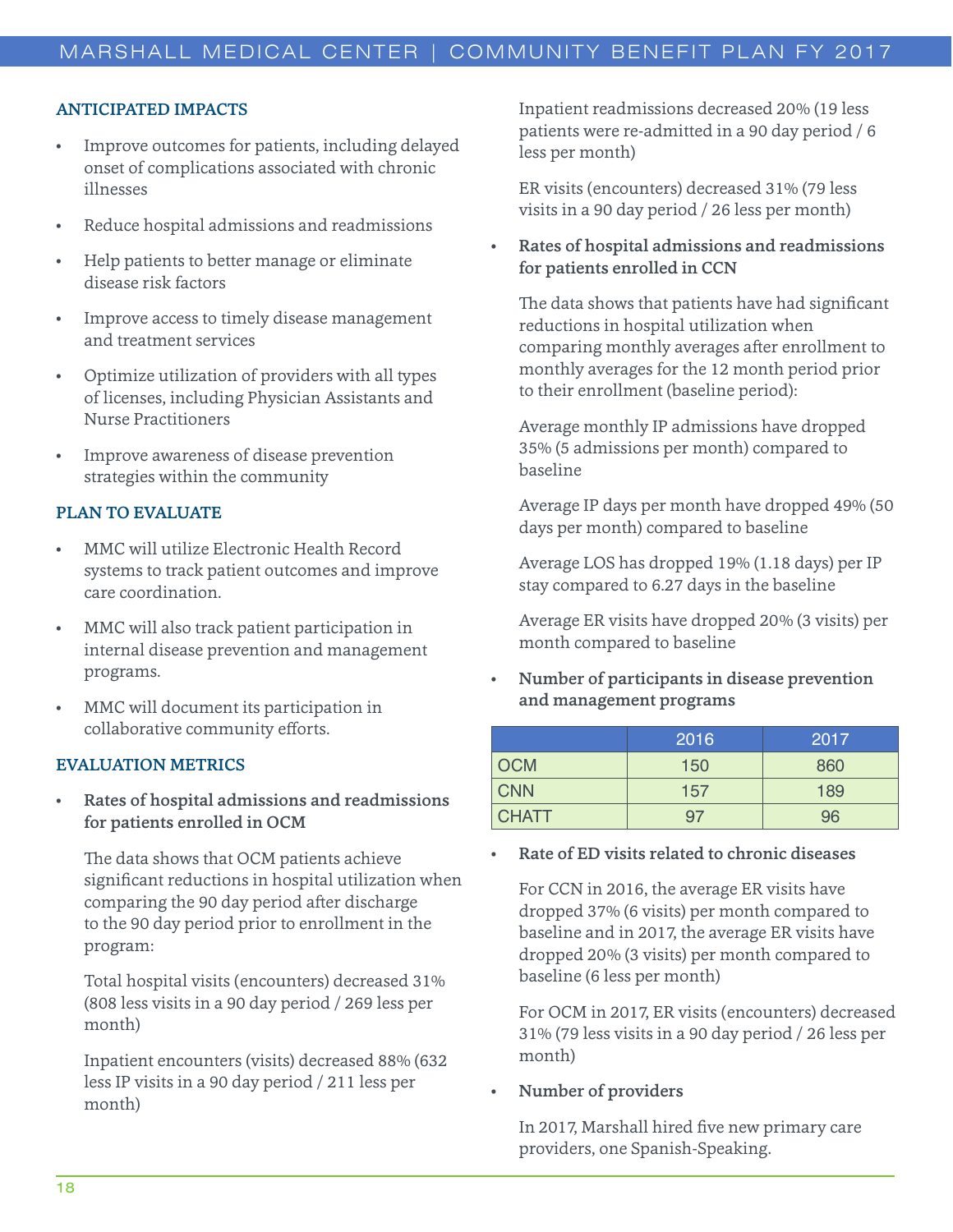• Number of collaborative community efforts MMC has participated in:

ACCEL

Chronic Disease Coalition

Community Health Center

Advanced Illness Management Program

El Dorado Opportunity Knocks - Continuum of Care for Housing

#### RESOURCES

• MMC will commit financial resources to expand recruitment of providers. MMC will also contribute staff time to expand outreach efforts for disease prevention and management programs.

## Health Need: Access to High Quality Health Care and Services

#### *Strategy-Increase access to primary care and utilization of care management services*

#### ACTIONS

- 1. MMC will expand recruitment of primary care providers, including Spanish-speaking providers, to the extent possible.
	- In 2017, Marshall has added five new primary care providers, including one Spanishspeaking provider to Marshall Sierra Primary Medicine in Placerville.
- 2. MMC will establish a system to provide hospitalized patients with a scheduled follow-up appointment with an appropriate provider.
	- Marshall has implemented a standard process to ensure that patients discharged from the hospital have an appointment with a primary care provider for follow up. Since implementing this process in 2017, 99% of Marshall patients discharged from the hospital have a follow up appointment scheduled.
- 3. MMC will target outreach efforts towards highneed communities and populations to improve access to care.
	- Marshall's Outpatient Care Management Department (OCM), focuses on improving the effectiveness and quality of care for patients with high risk for readmission after discharge. Similar to an assigned Case Manager while in the hospital, the team will assist in navigating patients and their families through the challenges of the health care system, to make sure that the patient has ongoing education about their health, ensure satisfaction of services and provide support while valuing our patients' individual physical and mental well-being, while preventing re-admissions and unnecessary emergency room visits. In 2017, the OCM saw 120 patients.
	- Marshall's Community Care Network (CCN), was developed to help people coordinate their healthcare even after they are discharged from the hospital. A team made up of social workers, registered nurses, RN case managers, pharmacists, diabetes educators, dietitians, home health nurses and others to helps patients navigate their path to improved health. Dedicated clinical and medical directors oversee patients to make sure the team supports their goals and the physicians' plan of care. In 2017, CCN expanded to 189 patients.
	- Marshall's Case Management and Social Services regularly intercedes on behalf of homeless patients to assist with finding shelter, transportation and rehabilitation. The team assists patients with qualifying for insurance coverage, free medication programs and medical equipment.
- 4. Partner with El Dorado County's Community Health Improvement Plan teams, the Access El Dorado (ACCEL) collaborative and others to improve access to care.
	- Marshall's Chief Operating Officer, Shannon Truesdell, RN, serves on the board of (Access El Dorado) ACCEL Steering Committee,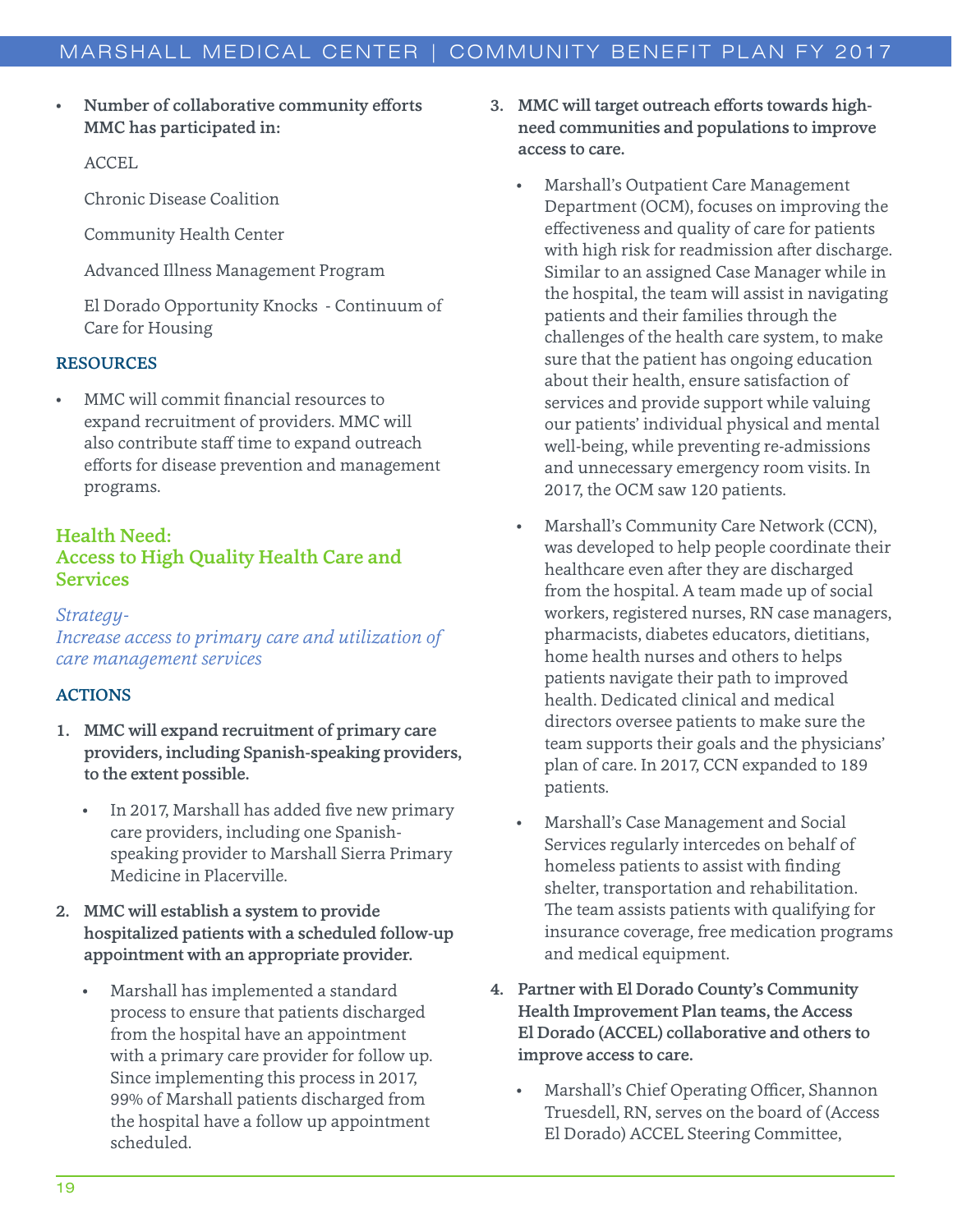a safety net provider network of multiple health care agencies in El Dorado County. ACCEL's work on care pathway development included a referral pathway for primary care providers to refer appropriate patients for pediatric mental health services. Marshall annually supports ACCEL through a \$25,000 contribution.

- Marshall's Chief Nursing Officer, Kathy Krejci, RN, serves on the board of the El Dorado Community Health Center, lending guidance, expertise and insight into linkages with Marshall's medical resources.
- Marshall's Chief Executive Officer, James Whipple, serves as an advisor to the El Dorado County Health Improvement Plan, offering input and insight into improving public health in the county.
- 5. MMC will support development and/or expansion of care management services, including but not limited to the Community Care Network, Outpatient Care Management program, and Advanced Illness Management team.
	- Marshall's Outpatient Care Management Department (OCM), focuses on improving the effectiveness and quality of care for patients with high risk for readmission after discharge. Similar to an assigned Case Manager while in the hospital, the team will assist in navigating patients and their families through the challenges of the health care system, to make sure that the patient has ongoing education about their health, ensure satisfaction of services and provide support while valuing our patients' individual physical and mental well-being, while preventing re-admissions and unnecessary emergency room visits. In 2017, the OCM saw 120 patients.
	- Marshall's Community Care Network (CCN), was developed to help people coordinate their healthcare even after they are discharged from the hospital. A team made up of social workers, registered nurses, RN case managers, pharmacists, diabetes educators, dietitians, home health nurses and others to helps

patients navigate their path to improved health. Dedicated clinical and medical directors oversee patients to make sure the team supports their goals and the physicians' plan of care. In 2017, CCN expanded to 189 patients.

• Marshall's Advanced Illness Management Team (AIM) is an inter-disciplinary group consisting of a physician, nurse practitioner, registered nurse, two social workers, and a chaplain. A collaboration between Marshall and Snowline Hospice, the team provides patient and family-centered care. The team assists with:

Difficult medical decisions offering education and treatment options

Developing of a plan of care

Managing symptoms

Connecting patients and families to community resources

Assisting patients and families to navigate insurance questions and other procedural concerns.

Drafting Advance Directives and other medical decision-making documents.

## 6. MMC will provide cultural sensitivity training to employees.

- In 2016, Marshall required employees to take "Culturally Sensitive Care" education. 850 people out of 878 assigned completed the course for a 96% completion rate.
- In 2017, "Diversity in Healthcare" education was assigned to 1475 employees and providers and 1473 completed the course, for 99% completion rate.

#### ANTICIPATED IMPACTS

• Improve timely access to culturally and linguistically appropriate care within the community to the extent possible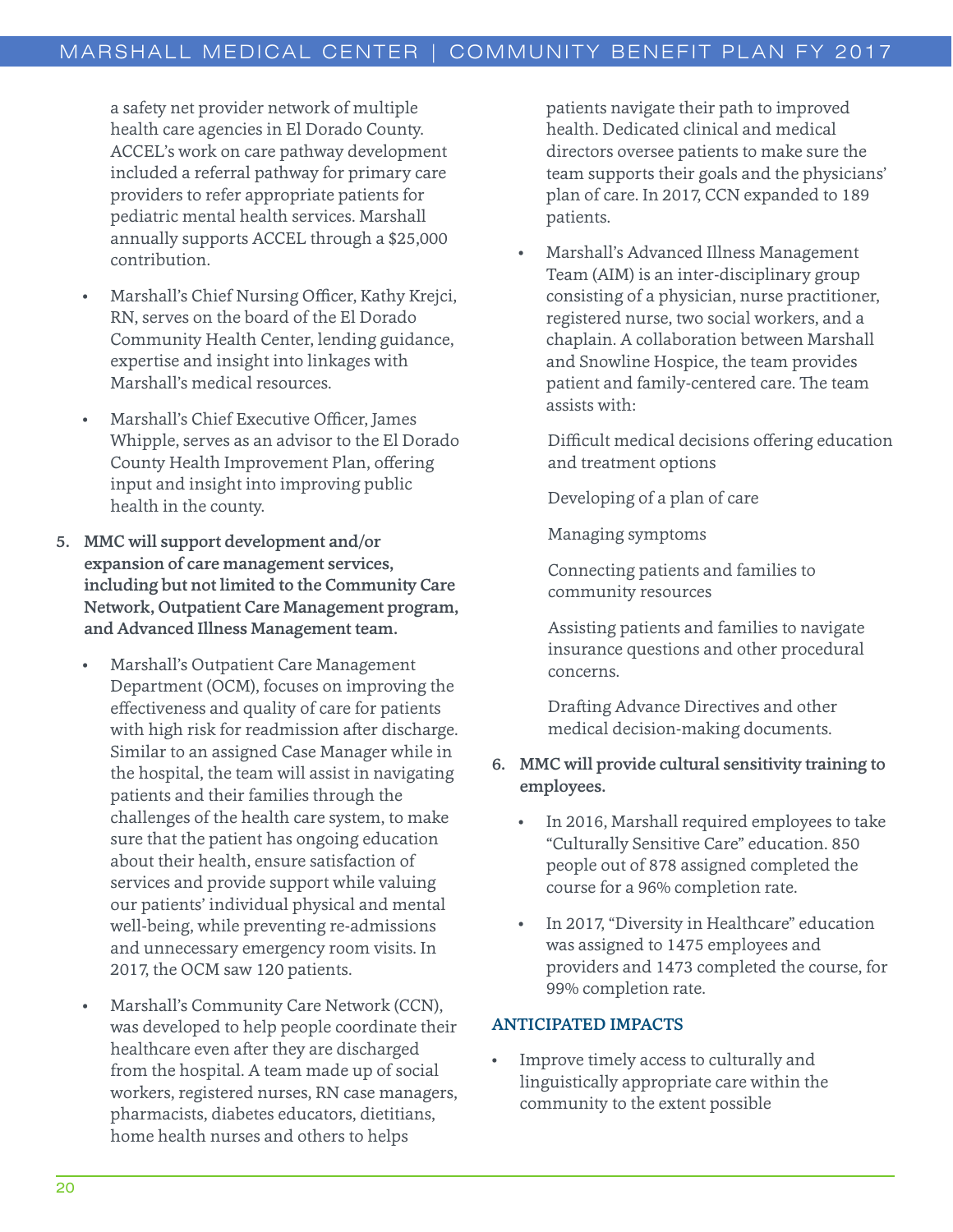## MARSHALL MEDICAL CENTER | COMMUNITY BENEFIT PLAN FY 2017

- Decrease utilization of the Emergency Department for routine care
- Improve patient health outcomes and coordination of care
- Reduce hospital admissions and readmissions
- Improve coordination of programs and services to avoid duplication of efforts within the community

#### PLAN TO EVALUATE

- MMC will utilize the Kaizen team value stream analysis to improve access to primary care.
- MMC will utilize Electronic Health Record systems to track patient outcomes and improve care coordination.

### EVALUATION METRICS

• Rates of hospital admissions and readmissions for patients enrolled in OCM

The data shows that patients achieve significant reductions in hospital utilization when comparing the 90 day period after discharge to the 90 day period prior to enrollment in the program OCM:

Total hospital visits (encounters) decreased 31% (808 less visits in a 90 day period / 269 less per month)

Inpatient encounters (visits) decreased 88% (632 less IP visits in a 90 day period / 211 less per month)

Inpatient readmissions decreased 20% (19 less patients were re-admitted in a 90 day period / 6 less per month)

ER visits (encounters) decreased 31% (79 less visits in a 90 day period / 26 less per month)

• Rates of hospital admissions and readmissions for patients enrolled in CCN

The data shows that patients have had significant reductions in hospital utilization when

comparing monthly averages after enrollment to monthly averages for the 12 month period prior to their enrollment (baseline period):

Average monthly IP admissions have dropped 35% (5 admissions per month) compared to baseline

Average IP days per month have dropped 49% (50 days per month) compared to baseline

Average LOS has dropped 19% (1.18 days) per IP stay compared to 6.27 days in the baseline

Average ER visits have dropped 20% (3 visits) per month compared to baseline

Rate of Emergency Department visits for routine care

In 2016, the number of Emergency Department visits for routine care was 31% . In 2017, the rate decreased to 28%.

• Number of primary care providers and Spanishspeaking providers to the extent possible

In 2017, Marshall hired one Spanish-speaking primary care provider

• Proportion of staff who participate in cultural sensitivity training

 $2016 - 96\%$ 

2017 – 99%

• Proportion of patients who receive a follow-up appointment after hospitalization

2017 – 99%

#### RESOURCES

MMC will dedicate financial resources to expand care management programs and recruitment of primary care providers. MMC will also commit staff time to conduct outreach to high-need communities and to ensure that patient followup appointments with primary care providers are scheduled. MMC will also dedicate staff to participate in collaborative efforts within the community.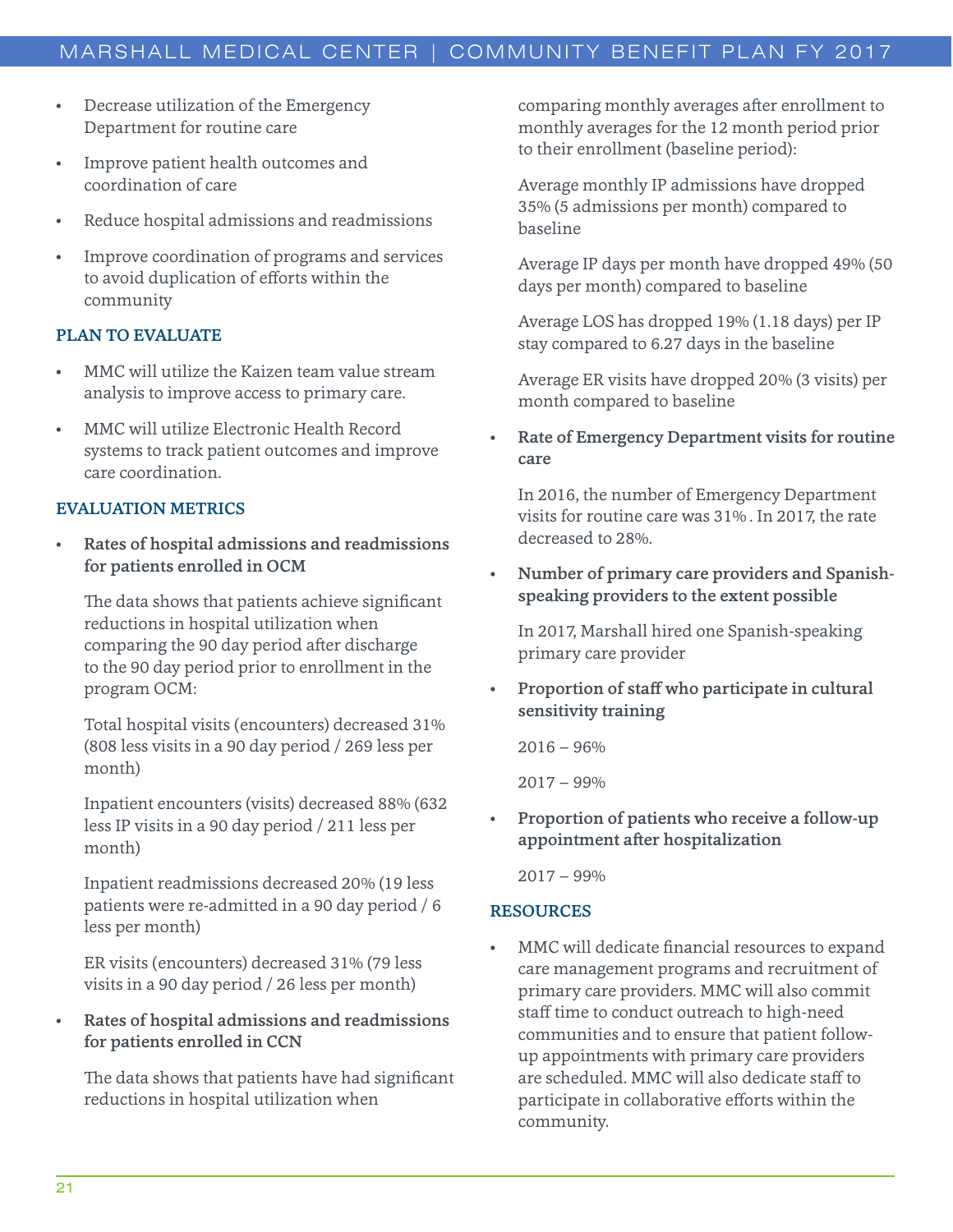## NEEDS MARSHALL MEDICAL CENTER WILL NOT ADDRESS

In order to maximize its efforts and create a noticeable impact on the three health needs detailed above, Marshall Medical Center has not designed specific strategies to address the following five health needs. Although specific strategies for addressing these health needs are not included in the Implementation Strategy, Marshall Medical Center anticipates that it will continue to address all of the issues – either directly or indirectly – over the next three years.

## Safe, Crime- and Violence-Free Communities

Although Marshall Medical Center does not have a specific strategy to confront this health need due to its limited capacity and ability to impact this issue, the hospital does intend to indirectly address the need for Safe, Crime-and Violence- Free Communities through the strategies and interventions identified for Access to Behavioral Health Services. Marshall Medical Center will also continue to support community based organizations addressing this issue through sponsorships and collaboration. In addition, Marshall Medical Center has taken and will continue to develop measures working with law enforcement to create a safe, crime-and violence- free environment on their campuses for all patients and employees.

## Active Living and Healthy Eating

Although Marshall Medical Center does not have a specific strategy to confront this health issue, the hospital intends to indirectly address this issue through the strategies and interventions identified for Disease Prevention, Management, and Treatment. In addition, Marshall Medical Center will continue to play a supportive role in community efforts that are addressing the need for Active Living and Healthy Eating including El Dorado County's Community Health Improvement Plan Active Living and Healthy-Eating teams. The hospital will also remain engaged and committed to its current practices that address this issue in the community, including its community health education programs, nutritional counseling and sponsorship of community health fairs and events through its Community Relations Fund, along with maintaining its smoke-free environment.

## Affordable and Accessible Transportation

Given Marshall Medical Center's limited capacity and ability to impact transportation issues in the community, Marshall Medical Center has not developed specific strategies to address this health need. Although the hospital does not intend to play a lead role in addressing this health need, it does intend to seek opportunities to advocate for affordable and accessible transportation services in the community. In addition, Marshall Medical Center will continue to assist some of its patients with transportation support, such as cancer patients through Marshall Cancer Services.

## Basic Needs

Given the breadth of the issue and Marshall Medical Center's limited capacity and expertise for addressing this issue, the hospital has not developed specific strategies to address Basic Needs in the community. Although there are no strategies identified for combatting this need, Marshall Medical Center collaborates with community efforts and organizations that are committed to addressing this health issue.

## Pollution-Free Living and Work Environments

In 2017 Marshall Medical Center adopted a "Smoke-Free" Campus Policy for all of our sites to improve environmental quality for employees, physicians, patients and visitors. Given Marshall Medical Center's limited expertise and ability to impact pollution issues in the community, the hospital has not developed other specific strategies to address this health need. Marshall Medical Center will maintain a smoke-free environment and collaborate, as appropriate opportunities arise, with community efforts and organizations that are committed to addressing the need for Pollution-Free Living and Work Environments.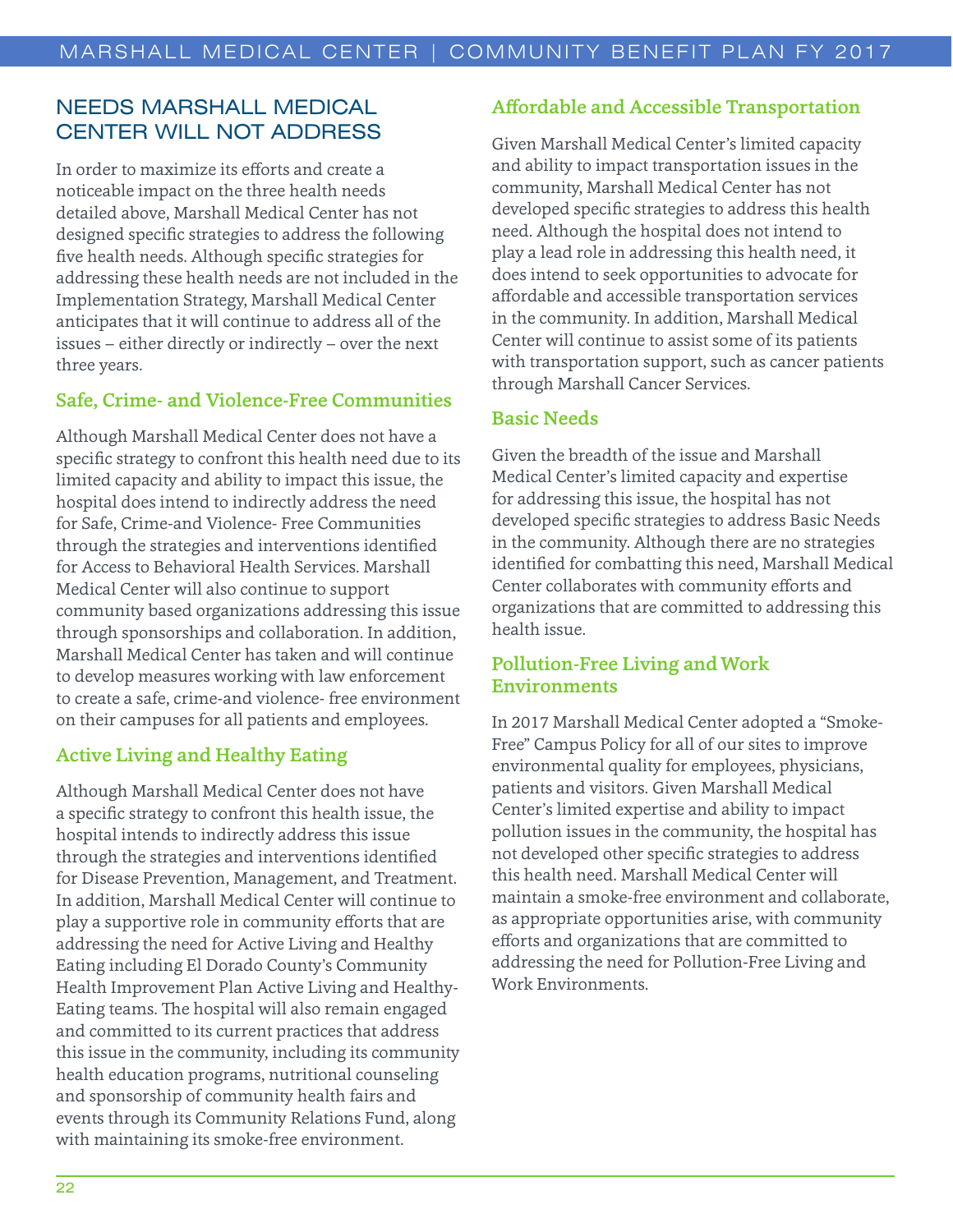## COMMITMENT TO IMPROVE COMMUNITY HEALTH

In addition to the above, Marshall is working to improve the quality of care provided to the community by participating in the following initiatives and activities:

## Primary Stroke Center Accreditation

Since 2013, Marshall maintains certification as a Primary Stroke Center by The Joint Commission. As a certified center, Marshall ensures that stroke victims receive appropriate, time-sensitive treatment and the latest in follow-up care for patients, resulting in better outcomes and recovery.

#### Level 3 Trauma Center

Since 2012, Marshall remains a verified Level 3 Trauma Center through the American College of Surgeons. As an ACS verified Trauma Center, Marshall's patient experience seamless interaction and transfer arrangements with regional Level I and Level II Trauma Centers and inclusion in reporting and data practices that help Marshall measure itself amongst other top flight hospitals. Four qualified and experienced general surgeons perform emergency surgeries. Every Emergency Department nurse is a certified trauma nurse, and if hired without certification, must obtain it within one year.

#### Cancer Accreditation

Marshall's cancer program has been accredited by the Commission on Cancer of the American College of Surgeons for several years. The accreditation follows a rigorous review of the program's offerings and practices, and assures patients a quality, comprehensive treatment and support experience. Having an accredited Cancer Program in El Dorado County supports better patient outcomes simply from patients not having to drive far for treatments. Additionally, our patient transport vehicle helps patients with transportation issues get to and from appointments. Marshall offers many programs to the community, such as free mammogram screening for women who cannot afford one, resulting in earlier detection of breast cancer.

## Affair of the Heart

Affair of the Heart is an event organized by Marshall in February to coincide with Women's Heart Health month. Featuring heart-healthy talks by physicians, demonstrations, educational booths and heartfriendly shopping, the event is a huge hit with the community and attracts a wide variety of people. The knowledge and tools attendees come away with can help them make healthier decisions and improve their lives.

#### Women's Health Expo

The Women's Health Expo features health talks by medical experts, a 5K fun run/walk and health screenings by Marshall clinicians. Attendees receive health information from the screenings and are able to make decisions about how to improve their health; the screenings can also detect problems people may not have been aware of, leading to further diagnosis and treatment.

#### Patient Education Programs/Classes

One way Marshall supports community health outcomes is by providing a number of educational classes to the community. Our childbirth related classes help expectant mothers take better care of themselves and their children. A key program is Sweet Success, which is a gestational diabetes prevention program. It has shown to decrease premature births among these mothers, and results in better overall health for mom and baby. We also offer life-saving courses and important health improvement courses such as smoking cessation.

## Health Professions Education

The Education Department hosts job shadowing events where students from the community are paired with a Marshall employee in a particular health field. The students shadow the employee to gain first-hand experience. Students are able to take that knowledge to further develop their educational goals. We also work with area high school ROP programs to give students on-the-job experience.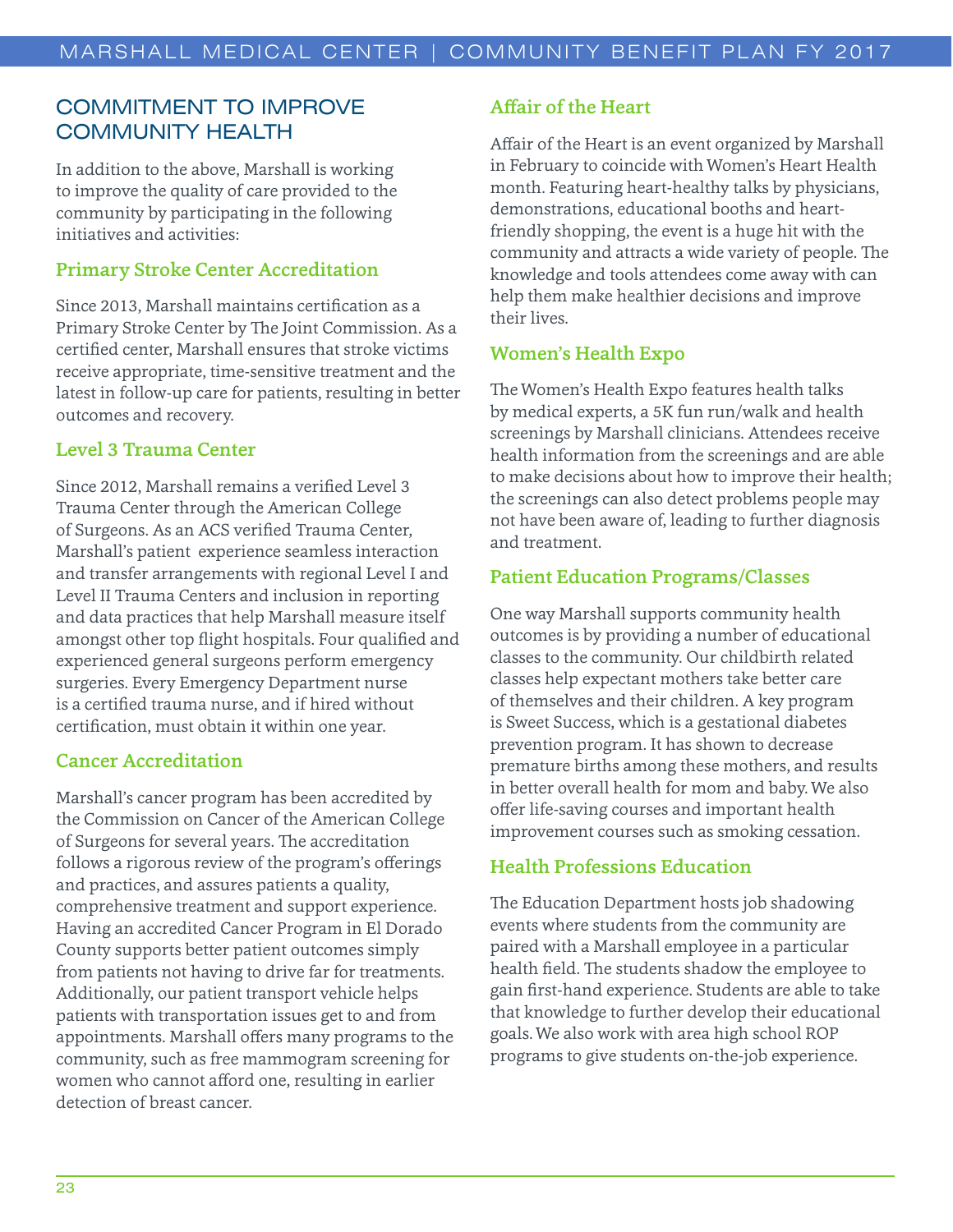## Community Partnerships – Board of Directors Participation

Marshall's leadership continues to support community organizations and service clubs by voluntarily serving on boards of the Chamber of Commerce, El Dorado Community Health Clinic, ACCEL, El Dorado County Economic Development Corp, El Dorado Economic Advisory committee, MORE, Rotary Clubs, and Snowline Hospice.

## Community Health Library

Marshall operates a Community Health Library with a mission to "promote health and individual responsibility, support informed decision making, and improve communication between health care consumers and providers." The library is free and open to the public, with more than 3,000 resources and web research access.

## CHATT (Congestive Heart Active Telephone Treatment)

The CHATT program helps patients manage congestive heart failure (CHF) through telephone calls from a registered nurse who specializes in cardiovascular care. The CHATT program uses a multi-disciplinary approach, which includes a physician, the CHATT RN, CHATT Medical Director, Dietitians, Pharmacists, Medical Social Workers, Laboratory Technologists, Cardiac Rehabilitation Nurses, Home Caregivers, and the patient.

## Community Sponsorships

Funds are provided to organizations such as the American Cancer Society, Assistance League of the Sierra Foothills, Cameron Park Community Services District, The Center for Violence Free Relationships, El Dorado Adventist Church, El Dorado County Chamber of Commerce, El Dorado High School, El Dorado Hills Chamber of Commerce, El Dorado Hills Community Services District, 4-H, Leadership El Dorado, Marshall Foundation for Community Health, Pink Ribbon, Pink in the Night, Oak Ridge High School, Ponderosa High School, Rotary Club, Shingle Springs/ Cameron Park Chamber of Commerce, Sierra Moms and Soroptimists International.

## Marshall Green Initiative

Marshall is a proud leader in "going green" with one of the largest solar programs for hospitals in the nation, a major recycling effort, a selection of supplies and programs to reduce water, waste and energy. Marshall's green program is not just about helping to preserve equatorial rain forests but can also mean improving your health, improving your overall quality of life and leaving future generations a vibrant beautiful planet through contributing to a sustainable future for our planet.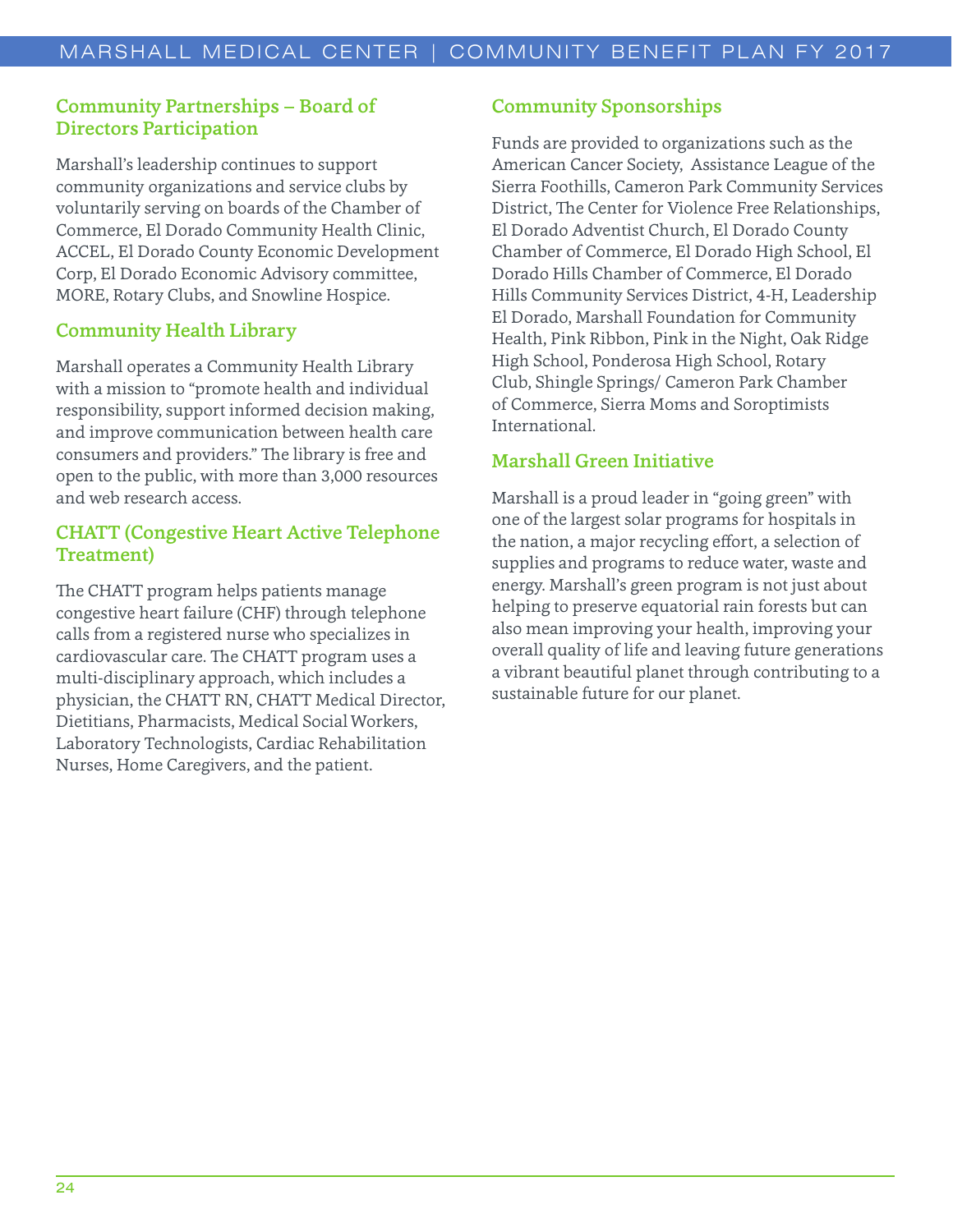## FINANCIAL ASSISTANCE PROGRAM DISCOUNT PAYMENT AND CHARITY CARE POLICY - APRIL 2017

## Policies:

Marshall Medical Center's ("Marshall's") mission statement, "To improve the health of our community and offer health services of superior value and quality, centered on the goals and needs of our patients", reflects Marshall's social accountability to the community residents of our service area in which we are located. Providing discounted payment, as well as charity care, along with other community benefit services is important evidence of Marshall's mission fulfillment.

It is Marshall's intention to ensure that every patient of Marshall will be presented before discharge and at time of billing with written notice that includes information regarding the availability of Marshall's and Emergency Medicine Physicians (EMP) Financial Assistance Program, including information about eligibility, as well as contact information for a hospital office and EMP office from which the person may obtain further information about these policies. An emergency physician who provides emergency medical services at Marshall is required by law to provide discounts to uninsured patients or patients with high medical costs who are at or below 350 percent of the Federal poverty level.

Marshall is committed to providing, without discrimination, care for emergency medical conditions to our patients regardless of their eligibility under this Financial Assistance Policy.

Discounted payment and full charity care will each be based on the individual's ability to pay as defined by AB774 and SB1276, the Federal Poverty Family Income Guidelines, and the attached sliding scale. Following a determination of financial assistance eligibility, an eligible individual will not be charged more for emergency or other medically necessary care than the amounts generally billed to individuals who have insurance covering such care.

Confidentiality of information and individual dignity will be maintained for all that seek discounted

payment or charity care under these policies. The handling of personal health information will meet all HIPAA requirements.

### Purpose:

The purpose of this policy is to define the eligibility criteria for discounted payment and charity care services, administrative, and accounting guidelines for the identification, classification, and reporting of patient accounts as discounted payment or charity care.

## Definitions:

## Charity Care (no charge to the patient):

Is defined as health care services provided at no charge to the Patient. Patients without insurance coverage or the inability to obtain insurance coverage and the inability to pay are eligible for this discount.

## Charity Care Limited Scope (based on emergency and medical necessary care vs. non-emergency non-medically necessary care):

Is defined as health care services provided at no or reduced charge to the Patient. Patients must have "limited scope Medi-Cal benefits" and the inability to pay to be eligible for this discount

#### Deceased Patients:

A patient that has expired and has no living spouse / guardian, and does not have an estate that a creditor's claim filed against will be considered automatically covered as Charity Care. Validation will be secured through verification of marital status and court research of estate notices.

#### Discounted Payment:

Is defined as health care services provided as a reduced charge, based on the patient's financial situation, under this policy, and has an inability to pay the total liability.

#### Eligible Balance:

The balance stated on the appropriate patient billing system as the patients' responsibility at the time of application. Approved discount payment or charity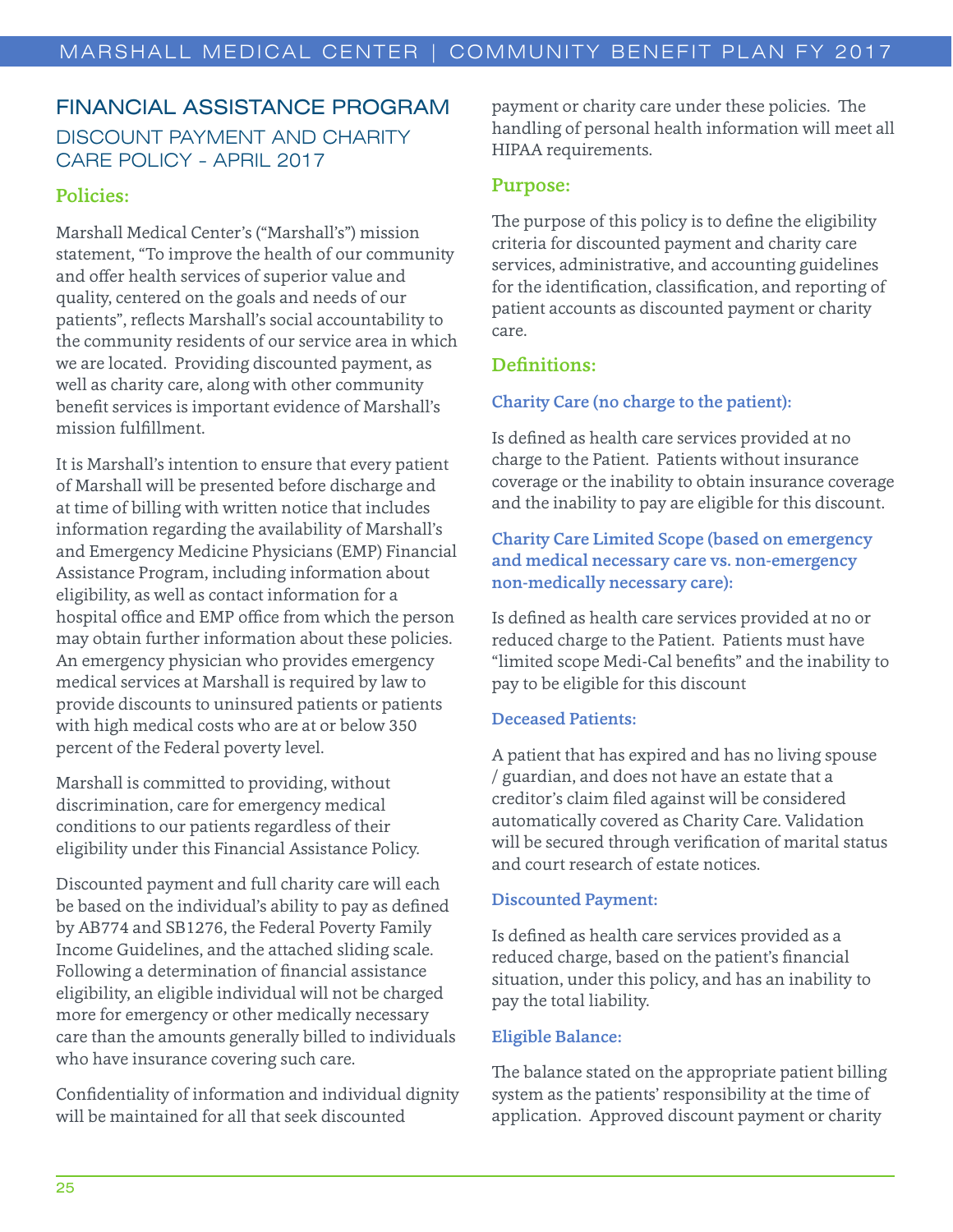care will not reduce an amount previously paid by the patient or their designee on behalf of the patients' debt.

When any patient's single visit responsibility exceeds \$50,000.00 the balance above \$50,000.00 will be discounted by 50% as catastrophic adjustment automatically by the Financial Counselor upon final bill. Patients are not required to apply for this program to be entitled to this 50% over \$50,000.00 discount. If the patient applies and qualifies for the Financial Assistance Program, the remaining balance will receive the appropriate reduction in addition to the catastrophic adjustment.

#### Emergency Medical Care:

Refers to Emergency Services and Care required to stabilize a patient's medical condition initially provided in the emergency department or otherwise classified as "emergency services" under the federal EMTALA Law or Section 1317.1 et.seq of the California, Health & Safety Code, and continuing until the patient is medically stable and discharged, transferred, or otherwise released from treatment.

#### Essential Living Expenses:

Are defined as rent or house payment and maintenance; food and household supplies; utilities and telephone; clothing; medical and dental payments; insurance; school or child care; child or spousal support; transportation and auto expenses, including insurance, gas, and repairs; installment payments; laundry and cleaning; and other extraordinary expenses.

#### Federal Poverty Level: (See Attachment A)

The poverty guidelines for families updated periodically in the Federal Register by the United States Department of Health and Human Services under the authority of subsection (2) of Section 9902 of Title 42 of the United States Code.

#### Financially Qualified Patients:

Applies to a patient who is a resident of Marshall Medical Center's service area and has a family income that does not exceed 350 percent of the federal poverty level and has completed and

submitted an application, and review of the application by Marshall shows that the individual qualifies for either Charity or Financial Assistance.

## Financially Qualified Non-resident Patient:

Applies to a patient who is not a resident of Marshall Medical Center's service area and has a family income that does not exceed 350 percent of the federal poverty level and has completed and submitted an application, and review of the application by Marshall shows that the individual qualifies for either Charity or Financial Assistance will be granted for emergency and medically necessary services only.

#### High Medical Cost:

Applies to patient whose family income does not exceed 350 percent of the federal poverty level. For these purposes "high medical costs" is defined to mean any of the following:

- Annual out-of-pocket costs at this facility exceed 10% of such patients' family gross income and essential living expenses in the prior 12 months;
- Annual out-of-pocket expenses that exceed 10% percent of such patient's family gross income and essential living expenses, if the patient provides documentation of the patient's medical expenses paid by the patient or the patient's family in the prior 12 months;

#### Interest:

Marshall Medical Center shall reimburse the patient any amount actually paid in excess of the amount due under this policy, including interest. Interest owed by the Marshall Medical Center to the patient shall accrue at the rate set forth in Section 685.010 (http:// www.leginfo.ca.gov/cgi- bin/calawquery?codesectio n=ccp&codebody=685.010&hits=20) of the Code of Civil Procedure, beginning on the date payment by the patient is received by the facility. However, Marshall Medical Center is not required to reimburse the patient or pay interest if the amount due is less than five dollars (\$5.00). Marshall Medical Center shall give the patient a credit for the amount due for at least 60 days from the date the amount is due.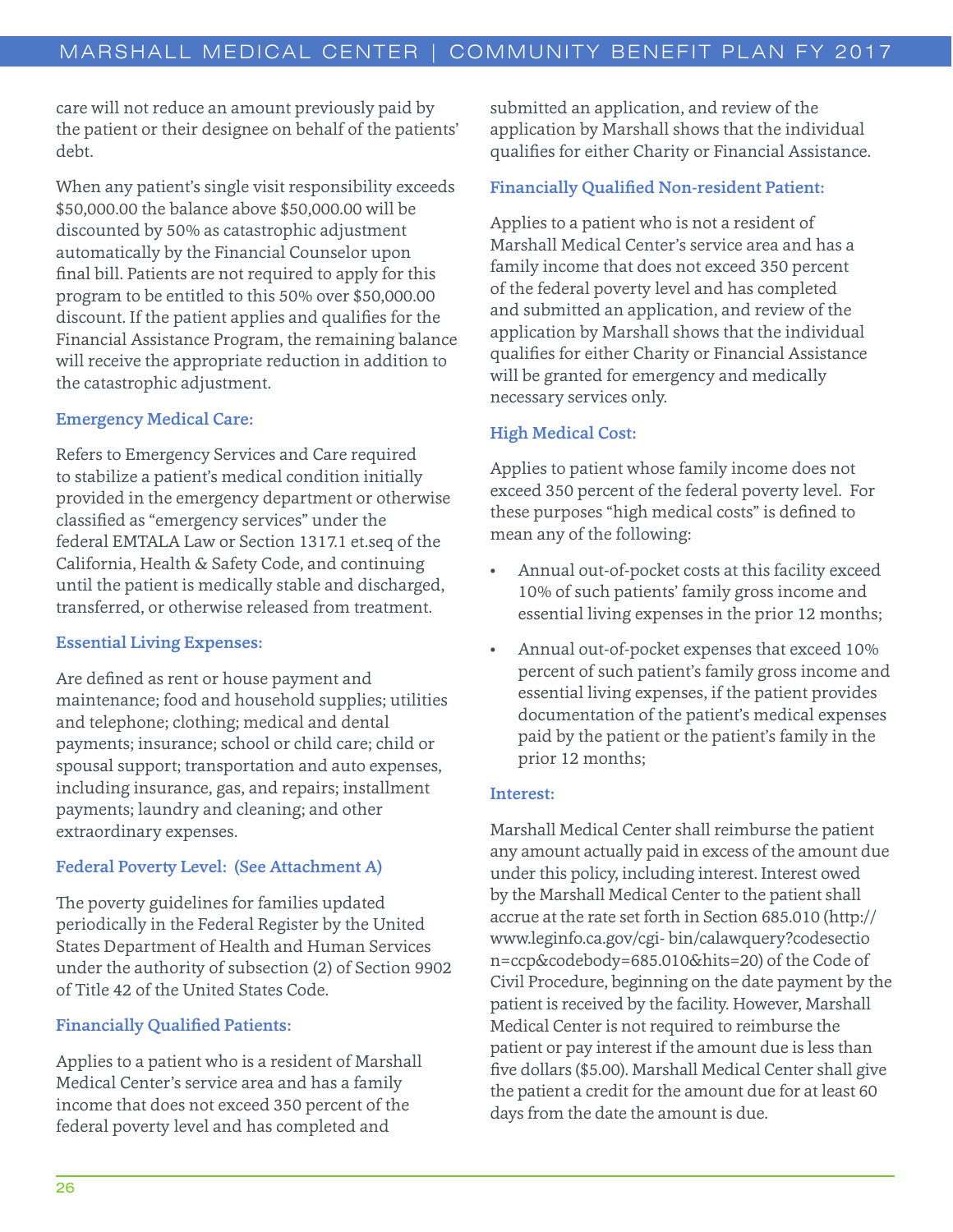#### Medically Necessary Services:

Hospital-based medical services determined based upon a medical evaluation, to be necessary to preserve a patient's life, to prevent significant illness or significant disability, or to alleviate severe pain.

#### Monetary Assets:

Assets include all liquid assets, including bank accounts and publicly traded stocks, but will not include retirement, deferred-compensation plans qualified under the Internal Revenue Code, noqualified deferred-compensation plan, or assets that are not readily convertible to cash, such as real property. In reviewing monetary assets Marshall Medical Center may require a waiver or release from the patient or the patient's family authorizing the facility to obtain account information from the financial or commercial institution, or other entities that hold or maintain the monetary assets to verify their value. Monetary Assets may be considered in connection with eligibility under the charity care policy only and not for eligibility under the discounted payment policy. In determining eligibility under the charity care policy, the first \$10,000 of a patient's monetary assets shall not be counted, nor shall Marshall count 50% of the patient's monetary assets above \$10,000. The monetary assets that exceed the preceding criteria will be divided by 12 and added to the monthly patient family income.

Information obtained shall not be used for collections activities. This paragraph does not prohibit the use of information obtained by the hospital, collection agency, or assignee independently of the eligibility process for charity care or discounted payment.

#### Non-emergency Services:

Medically necessary services and are not Emergency Services.

#### Non-medically Necessary Services:

Services routine in nature and are not Medically Necessary Services.

#### Patient's Family:

- For persons 18 years of age and older, spouse, domestic partner, as defined in Section 297 of the Family Code, and dependent children under 21 years of age, whether living at home or not .
- For persons under 18 years of age, parent, caretaker relatives and other children under the age of 21 years of age of the parent or caretaker relative.

#### Payment Plan:

Marshall is committed to work with the patient or guarantor to allow for the successful payment of the outstanding debt taking into consideration the patient's family income and essential living expenses. Payment plans where the monthly payment is less than 10% of the families monthly income after essential living expenses will be flagged to be revisited with the patient or guarantor every 6 (six) months for ability to increase monthly payments. All payment plans will be executed in written document signed by the patient or guarantor.

If Marshall and the patient or their guarantor cannot agree on the payment plan, Marshall shall set the payment plan as defined in SB1276 SEC 5 Section 127454(k) of the Health and Safety Code means "reasonable payment formula" which means monthly payments that are not more than ten (10) percent of a patient's family income for a month, excluding deductions for the essential living expenses. "Essential living expenses" means, for the purpose of this subdivision, expenses for all of the following: rent or house payment and maintenance, food and household supplies, utilities and telephone, clothing, medical and dental payments, insurance, school or child care, child or spousal support, transportation and auto expenses, including insurance, gas, and repairs, installment payments, laundry and cleaning, and other extraordinary expenses.

#### Proof of Income:

As defined under the "Fair Pricing Law": Health & Safety Code Section 127400et.seq. proof of income is one of the following: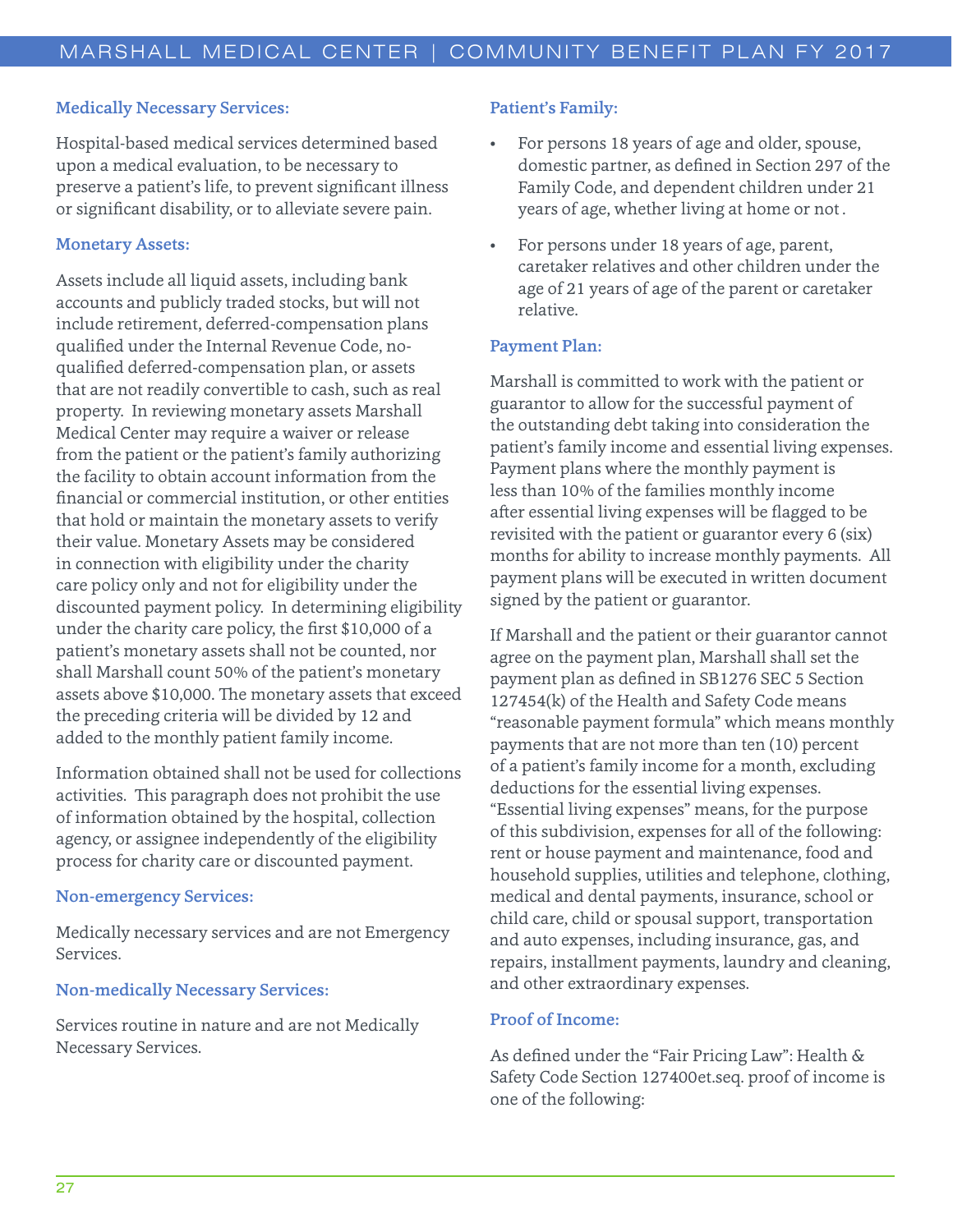- Latest Income Tax Return
- 3 of the most recent pay stubs
- Financial Profit and Loss as prepared by accountant
- Seasonal works must supply last Income Tax Return

#### Self-Pay Patient:

A patient who does not have third-party coverage from a health insurer, health care service plan, Medicare, or Medicaid and whose injury is not a compensable injury for purposes of workers' compensation, automobile insurance, or other insurance as determined and documented by Marshall Medical Center. Self-pay patients may include charity care patients.

#### Service Area:

Marshall Medical Center's service area is defined as the geographic area (by zip code) from which the facility receives it top 80% of discharges.

| <b>ZIP CODE</b> | <b>COMMUNITY</b>                        |
|-----------------|-----------------------------------------|
| 95614           | Cool                                    |
| 95619           | <b>Diamond Springs</b>                  |
| 95623           | Kingsville/Nashville                    |
| 95633           | <b>Garden Valley</b>                    |
| 95634           | Georgetown                              |
| 95635           | Greenwood                               |
| 95636           | <b>Grizzly Flats</b>                    |
| 95651           | Lotus                                   |
| 95664           | <b>Pilot Hill</b>                       |
| 95667           | <b>Placerville</b>                      |
| 95672           | Rescue                                  |
| 95675           | <b>River Pines</b>                      |
| 95682           | Shingle Springs/<br><b>Cameron Park</b> |
| 95684           | <b>Somerset</b>                         |
| 95709           | Camino                                  |
| 95726           | <b>Pollock Pines</b>                    |
| 95762           | <b>El Dorado Hills</b>                  |

#### Exclusions

#### Cosmetic Procedures:

These services are defined as procedures that modify or improve the appearance of the physical features, irregularity, or defect that is requested by the patient or their guarantor as an elective service. Any cosmetic procedure will not be considered as an eligible service under either the discount payment or charity care policy.

#### Elective Services – Physician Clinic Services:

Those services that are considered not a benefit of the Medi-Cal program will not be considered as eligible under this program.

#### Hearing Aids and Accessories:

Hearing aids and accessories are not considered a service eligible under this Financial Assistance Program

#### Ineligible Balance:

A patient who has coverage through an HMO or qualified under a Medi-Cal program will not be eligible for Charity Care or Financial Assistance when not electing to adhere to the guidance or care protocols of said insurer.

#### Non-Compliance:

Patient or guarantors failure to cooperate with the screening and application processes for alternative means of funding to cover the costs of services will preclude the patient from eligibility under the Financial Assistance Program. Exceptions to this exclusion may be placed in writing to the following department:

> Hospital Patient Billing Attention: Financial Counselors PO Box 872 Placerville, CA 95667 Phone: 530-626-2618 - F ax: 530-626-2833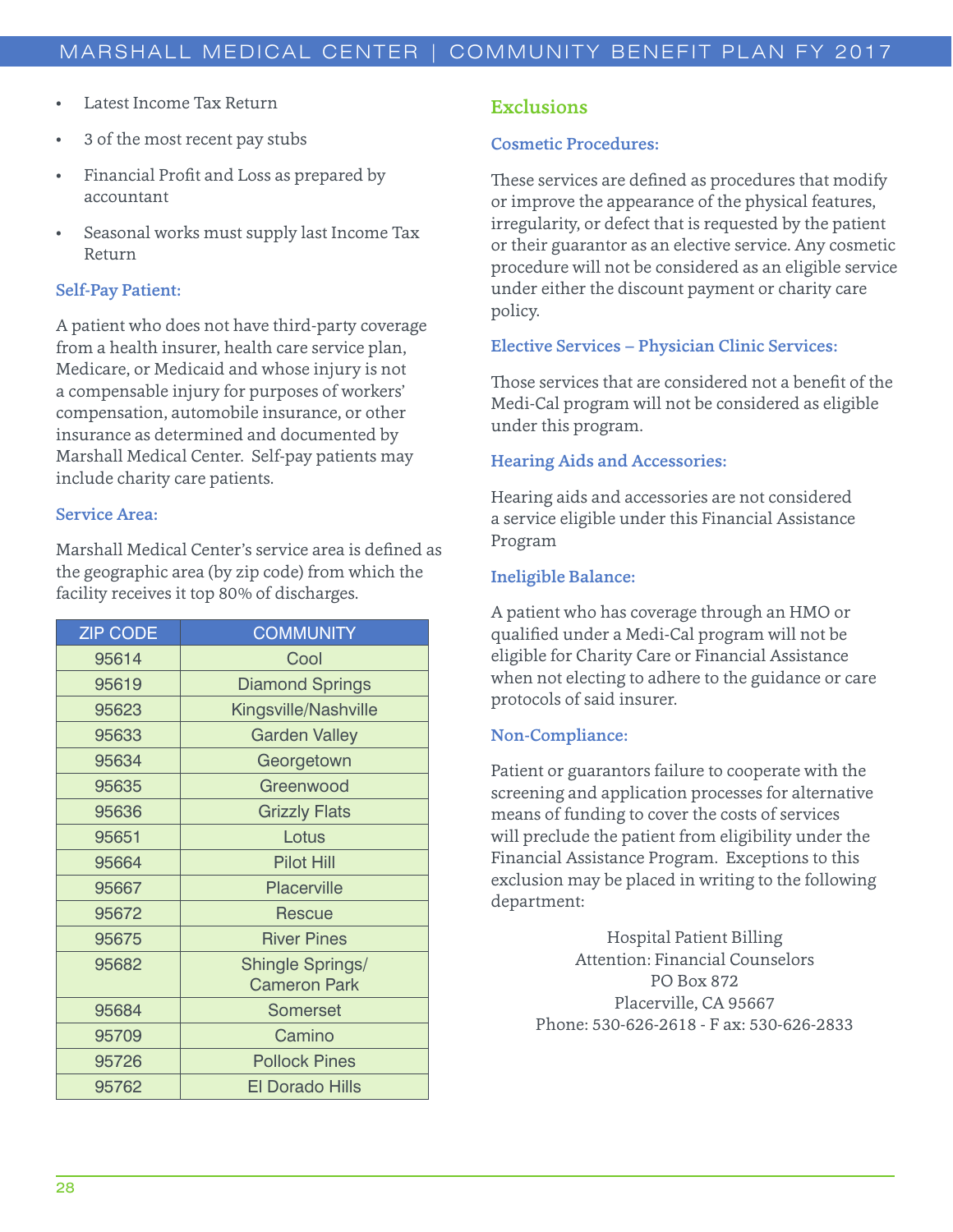#### Procedures

#### Eligibility Criteria:

#### Application:

- Only services provided at Marshall Medical Center will be considered eligible for Charity or Discounted Payment Assistance. These services will include hospital services, professional services provided by Marshall Medical Foundation providers and Marshall HomeCare.
- Alternative means of funding to cover the cost of services will be explored before Charity or Financial Assistance is approved. Patients approved for assistance under this policy may need to agree to cooperate in the process needed to obtain reimbursement for Marshall services from third party sources such as California Victims of Crime funds.
- Marshall will make appropriate referrals to local county agencies Medi-Cal or other programs to determine potential eligibility. Currently Marshall utilizes The Gardner Group as assignee to assist in this aspect of patient support.
- Charity Care will be determined on the basis of the following:

A Self-Pay Patient whose family income is at or below 138 percent of the Federal Poverty Level.

Validated proof of income

Monetary Assets those that are readily convertible to cash, including bank accounts, and publicly traded stocks.

#### Essential living expenses

• Financial Assistance will be determined on the basis of the following:

Has a validated proof of family income between 139 and 350 percent of the Federal Poverty Level

Assets will not be considered

The absence of financial data does not preclude eligibility for Charity or Financial Assistance.

Marshall may, in meeting its charitable mission, provide services to patients for whom Marshall is unable to obtain personal financial data. In evaluating all factors pertaining to the patient's personal and demographic situation, Marshall may grant Charity or Financial Assistance eligibility in the absence of requested documents or suggest alternative documents that may be available to the patient.

- The Marshall Medical standardized application form will be used to document each patient's overall financial situation. This application will be available in the primary language(s) of the service area. Marshall Medical Center will accept a copy of the completed DHCS SAWS-1 as a substitute of the Statement of Financial Condition.
- A patient or patient's legal representative requesting charity care, discounted care, or other financial assistance must make every reasonable effort to provide Marshall with documentation of income, essential living expenses, and health benefits coverage within the requested time frame. The failure to make a reasonable effort to provide information that is reasonable and necessary to make a determination concerning charity care or discounted care may be considered by Marshall in making its determination.
- Once a determination has been made, a notification form will be sent to each applicant, advising him or her of the decision.
- The data used in making a determination concerning eligibility for discount payment or charity care should be verified to the extent practical in relation to the amount involved. The information used will not be shared or used in any collection efforts related to the patients' family debt.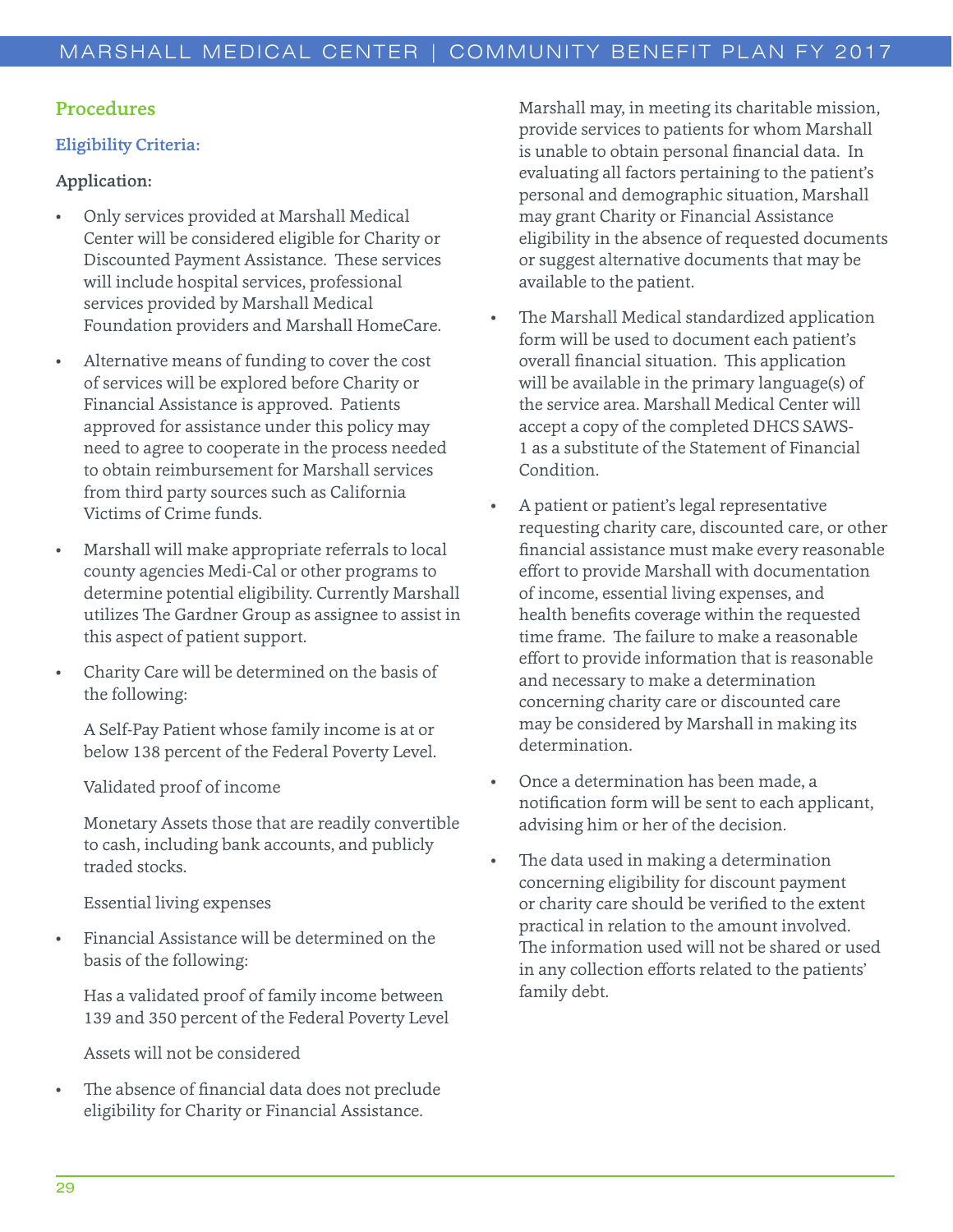| <b>CHARITY AND DISCOUNTED SERVICES</b><br><b>LEVEL DETERMINATION</b> |                                        |  |  |
|----------------------------------------------------------------------|----------------------------------------|--|--|
| <b>Charity Care</b>                                                  | 138%Federal Poverty<br>Level and below |  |  |
| <b>Charity Care Limited</b>                                          | 138%Federal Poverty                    |  |  |
| Scope                                                                | Level and below                        |  |  |
| <b>Level 1 Financial</b>                                             | 139% to 238% Federal                   |  |  |
| <b>Assistance</b>                                                    | <b>Poverty Level</b>                   |  |  |
| <b>Level 2 Financial</b>                                             | 239% to 300% Federal                   |  |  |
| Assistance                                                           | <b>Poverty Level</b>                   |  |  |
| <b>Level 3 Financial</b>                                             | 301% to 350% Federal                   |  |  |
| Assistance                                                           | <b>Poverty Level</b>                   |  |  |

Patients have the ability to submit application online through the Marshall Medical Center Website.

www.marshallmedical.org

- Our Services tab
- **Other Services**
- Business Office
- Financial Assistance
- Charity Care link

## Eligibility Period:

#### Financially Qualified Patient:

The initial Charity and Discounted Payment for financially qualified patients' approval is valid for six (6) months from the date approved, or the first day of open enrollment for the California Health Benefit Exchange whichever comes first.

After six (6) months, a new application must be completed and the patient must screen for alternative funding sources through California Health Benefit Exchange, Medi-Cal, or other state – county funded coverage programs.

#### Financially Qualified Non-resident Patient:

The Charity and Discounted Payment for financially qualified non-resident patients' approval is valid for the emergency and medical necessary dates of service only and will terminate immediately thereafter.

## Homeless Patients – Charity Care:

Patients without a payment source are automatically classified as charity if they do not have a job, mailing address, residence, or insurance. Consideration must also be given to classifying emergency room only patients who do not provide adequate information as to their financial status. In many instances, these patients are homeless and have few resources to cover the cost of their care.

Certification of Homelessness must be signed.

## Collection Agency or Assignee:

If a collection agency or other assignee identifies that a patient meeting the hospital's discount payment or charity care eligibility criteria, their patient account may be considered charity care or eligible for discounted payment, even if they were originally classified as a bad debt or otherwise failed to apply for charity care or discounted payment within the specified eligibility period. Collection agency patient accounts meeting Financial Assistance Program criteria will be referred to the hospital billing office and reviewed for eligibility.

#### Special Circumstances:

- Deceased patients without an estate or third party coverage will be automatically eligible for charity care.
- On rare occasions, a patient's individual circumstances may be such that while they do not meet the regular charity care or discounted payment criteria in these policies, they do not have the ability to pay their hospital bill. In these situations, with the approval of the CFO or designee, part or all of their cost of care may be written off as discounted payment or charity care. There must be complete documentation of why the decision was made to do so and why the patient did not meet the regular criteria.
- Minors seeking care for services deemed "protected" by Federal and State agencies are automatically qualified for charity care.
- Medi-Cal patients are automatically eligible for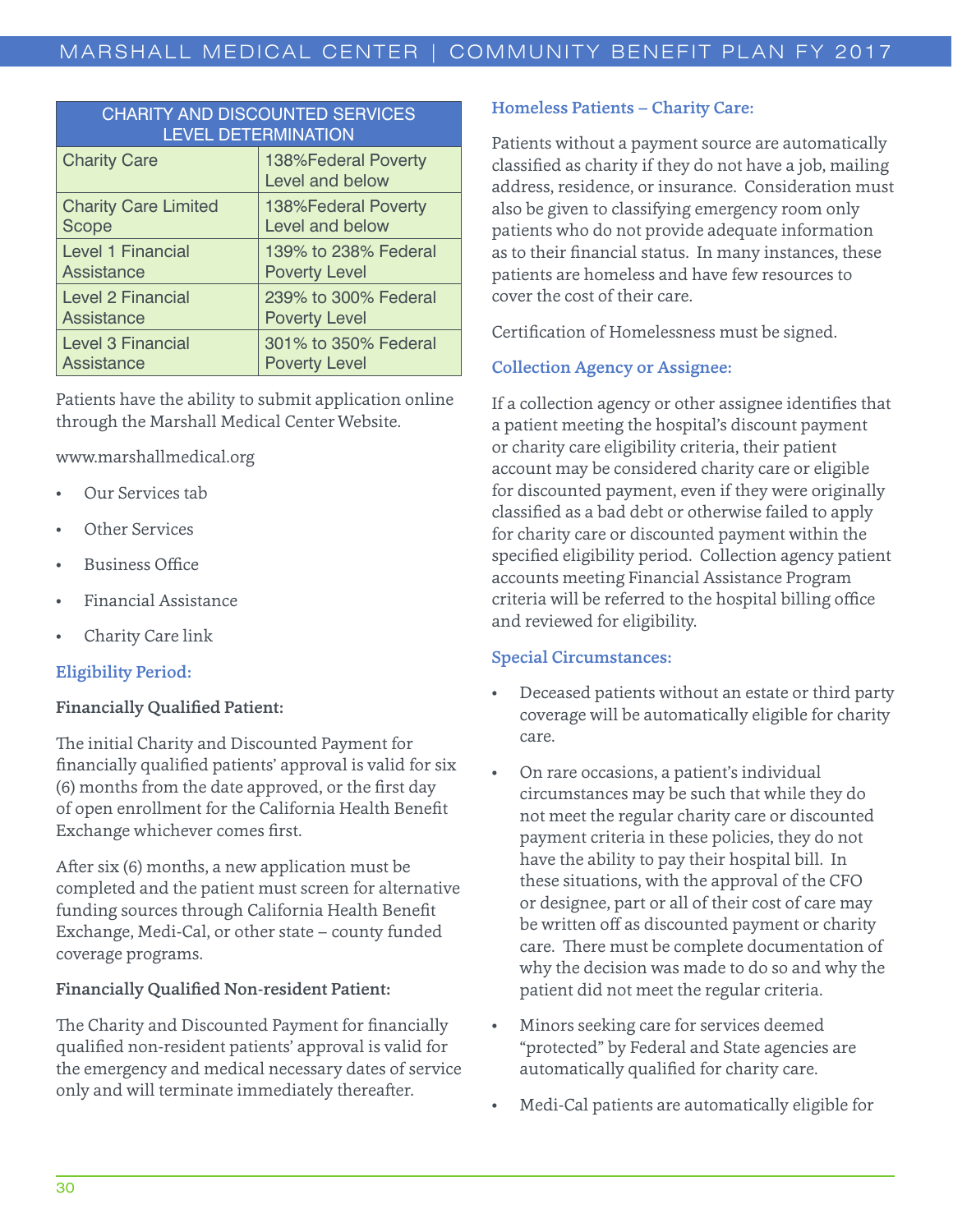charity care write-offs related to:

Non-benefit non-elective services.

Denied days

Unbillable services as defined by Medi-Cal Billing manual

Patients deemed eligible for Medi-Cal and Ineligible services prior to establishment of eligibility will be deemed Charity Care eligible. An application is not required for these services.

#### Governmental Assistance:

- Charity Care and Discounted Payment. In determining whether each individual qualifies for discounted payment or charity care, other county or governmental assistance programs, as well as California Health Benefit Exchange, will be considered. All applications approved at 350% or lower of the federal poverty level will be required to apply for Governmental Assistance. Initial and continued eligibility under the Financial Assistance Program require proof of denial for Medi-Cal. Acceptance by Governmental Assistance will result in exclusion from the Discount Payment or Charity Care Program except as described in E.4. Individuals will be informed of any governmental or other assistance that may be available to them.
- Charity Care. Persons eligible for programs such as Medi-Cal, or other government- subsidized insurance through California Health Benefit Exchange, but whose eligibility status is not established for the period during which the medical services were rendered, may be granted charity care for those services. The eligibility period will be for six (6) months or until first day of California Health Benefit Exchange open enrollment whichever comes first. Marshall Medical Center will make the granting of charity contingent upon applying for governmental program assistance and patient providing proof of denial of benefits.

#### Time Requirements for Determination:

- While it is desirable to determine the amount of discount payment or charity care for which a patient is eligible as close to the time of service as possible, there is no rigid limit on the time when the determination is made. In some cases, eligibility is readily apparent and a determination can be made before, on, or soon after the date of service. In other cases, it can take investigation to determine eligibility, particularly when the patient has limited ability or willingness to provide needed information. Marshall Medical Center is committed to work with a patient and any point in the process beginning at or before the time of service.
- Every effort will be made to determine a patient's eligibility for Financial Assistance. In some cases, a patient eligibility for either the discount payment or charity care may not have been identified prior to initiating external collection action. Upon request of the patient for consideration of either the discount payment or charity care, all collection efforts will halt until determination can be made. If a patient is determined to be eligible for discounted payment or charity care, the account will be returned to Marshall Medical Center to restart billing process.

#### Matrix for authorized adjustment amount for Charity Care and Discount Payment:

| <b>POSITION</b>                                               | <b>APPROVAL LIMIT</b>     |
|---------------------------------------------------------------|---------------------------|
| Staff (trained),<br><b>Financial Counselor,</b><br>Supervisor | Up to \$20,000            |
| <b>Department Director or</b><br>designee                     | \$20,001.00 - \$59,999.99 |
| CFO, CEO, COO or<br>designee                                  | \$60,000 and greater      |

#### Accounting for Charity Care and Discount Payment: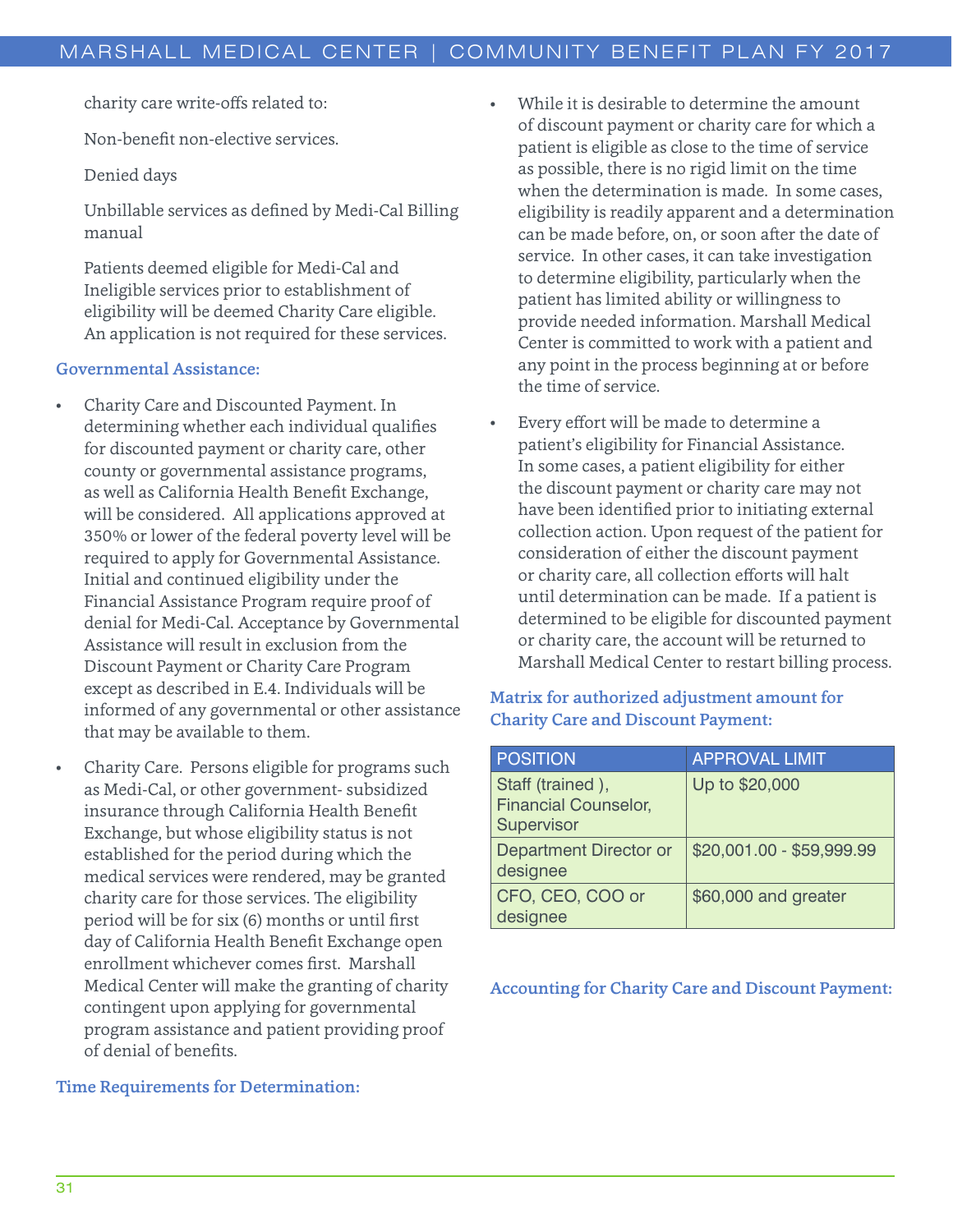To allow the appropriate tracking and monitoring the amount of Charity Care and the amount of Discount Payment being granted, each affiliate will account for the financial assistance write-offs in separate Deduction from Revenue general ledger accounts as follows:

| <b>GL</b><br><b>ACCT</b>                                                                                                                                                             | <b>ADJUSTMENT</b><br><b>CODE</b> | <b>ADJUSTMENT</b><br><b>GUIDANCE</b>                          |                           |                          |                         | <b>PATIENT</b><br><b>PAYS</b>                                                                | <b>ELIGIBILITY TYPES</b>                                                                                     |
|--------------------------------------------------------------------------------------------------------------------------------------------------------------------------------------|----------------------------------|---------------------------------------------------------------|---------------------------|--------------------------|-------------------------|----------------------------------------------------------------------------------------------|--------------------------------------------------------------------------------------------------------------|
| 5870-                                                                                                                                                                                | 86050                            | 100%                                                          |                           |                          |                         | $0\%$                                                                                        | <b>Charity Care Adjustment</b><br>$\bullet$                                                                  |
| 5870-                                                                                                                                                                                | 86050                            | 100%                                                          |                           |                          |                         | 0%                                                                                           | <b>Charity Care Limited Scope</b><br>$\bullet$                                                               |
| 5870-                                                                                                                                                                                | 86073 Level 1                    | Make visit owe<br>25% of                                      | <b>HOSP</b><br><b>MCR</b> | <b>MMF</b><br><b>MCR</b> | <b>HC</b><br><b>MCL</b> | 25%                                                                                          | Non-emergency,<br>$\bullet$<br>Non-medically necessary<br><b>Discount Payment</b><br>$\bullet$<br>Adjustment |
| 5870-                                                                                                                                                                                | 86074 Level 2                    | Make visit owe<br>50% of                                      | <b>HOSP</b><br><b>MCR</b> | <b>MMF</b><br><b>MCR</b> | <b>HC</b><br><b>MCL</b> | 50%                                                                                          | Discount Payment<br>$\bullet$<br>Adjustment                                                                  |
| 5870-                                                                                                                                                                                | 86075 Level 3                    | Make visit owe<br>100% of                                     | <b>HOSP</b><br><b>MCR</b> | <b>MMF</b><br><b>MCR</b> | <b>HC</b><br><b>MCL</b> | 100%                                                                                         | Discount Payment<br>$\bullet$<br>Adjustment                                                                  |
| 5870-                                                                                                                                                                                | 86071                            | Is a 50% adjustment of any patient<br>balance above 50,000.00 |                           |                          |                         | The entire<br>balance up to<br>50,000.00 and<br>then 50% of<br>the balance<br>over 50,000.00 | Catastrophic Adjustment<br>$\bullet$                                                                         |
| $HOSP = Hospital$<br>MMF = Marshall Medical Foundation includes : Marshall Center for Primary Care, Pediatrics, Divide Wellness Center,<br><b>Specialty Care</b><br>$HC =$ Home Care |                                  |                                                               |                           |                          |                         |                                                                                              |                                                                                                              |

MCR = Medicare

In rare cases where the Medicare rate is more than billed charges, the discount will be based on the Medi-Cal payment rate at the time of service.

The transaction codes used for accounting of the discount payment and charity care and their mapping to the General Ledger will be reviewed periodically to ensure accuracy by the Director of Finance.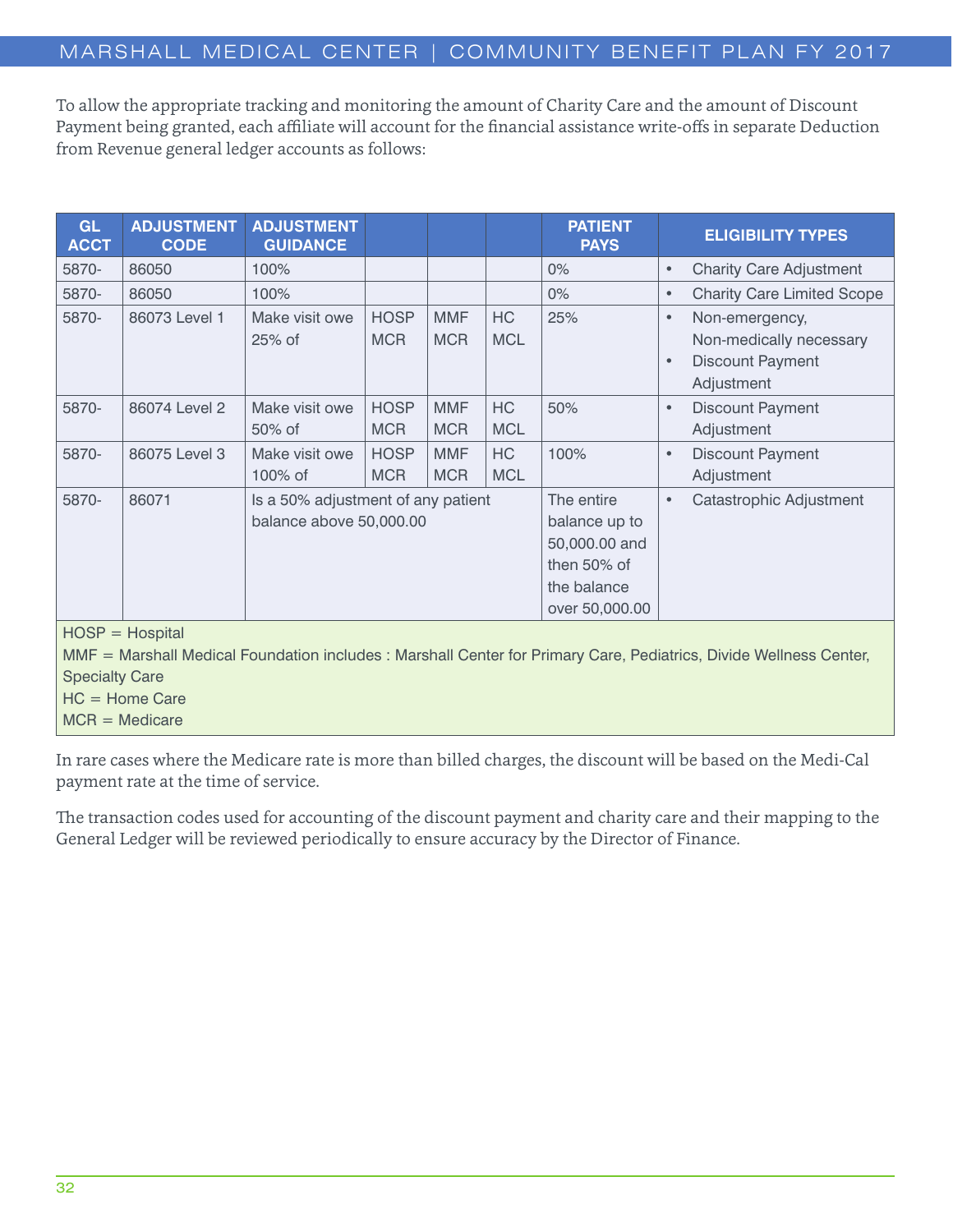#### Roles and Responsibilities:

At the time of service or prior to discharge any patient that has indicated they are self-pay or expresses concern regarding their ability to pay will be provided the following packet of materials:

- Cash Patient Handout
- Application for Medi-Cal / California Health Benefits Exchange

Any patient, or patients' legal representative, who requests a discounted payment, charity care, or other assistance in meeting their financial obligation to this organization shall make every reasonable effort to provide the organization with documentation of income and health benefits coverage. If the person requests discounted payment or charity care and fails to provide information that is reasonable and necessary for the organization to make a determination, the organization will consider that failure in making its determination.

- Eligibility Determinations will be made in accordance with the guidelines as outlined in A, C, E, & F above.
- Determination notification will be sent by US mail to patients within 48 hours of determination and recorded according to the record keeping outlined in section K.
- Unpaid discount payment accounts will be reviewed by the following depending on the patient billing system:

Hospital – Financial Counselor

Physician - Financial Counselor

Home Care – Financial Counselor

Will review each account to ensure

150 days since determination notification was sent to the patient

The patient has not made reasonable attempts to make payments

The patient has not made contact by letter or phone regarding the outstanding debt

If the patient has made any contact or reasonable attempts to reduce the debt, the patient will be contacted to establish a consistent payment arrangement agreement.

- Unpaid Payment Plans
- In addition to the review stated above in unpaid discount payment accounts payment plans will be deemed defaulted when the following have occurred:

Failure to make consecutive payments during a 90-day period.

Before declaring the account no longer operative the Marshall, assignee, or collection agency shall make a reasonable attempt to contact the patient by:

#### *telephone as indicated on records and*

*to give notice in writing to last known address on record*

*the payment plan may become inoperative, and will offer the opportunity to renegotiate the payment plan.*

• Marshall Medical Center, its collection agencies or assignees, in good faith, will not report adverse information to a consumer credit reporting agency or commence a civil action against the patient or responsible party for nonpayment prior to the effective date of the cancellation of the Payment Plan.

#### Collection efforts:

The following address the timing and under whose authority patient debt is advanced for collection. Any collection activity shall only be conducted by Marshall Medical Center external collection agency.

Each external collection agency shall agree in writing that it will adhere to Marshall's standards and scope of practices with regards to collection activities, including, without limitations, the Payment Plan provisions of the policy.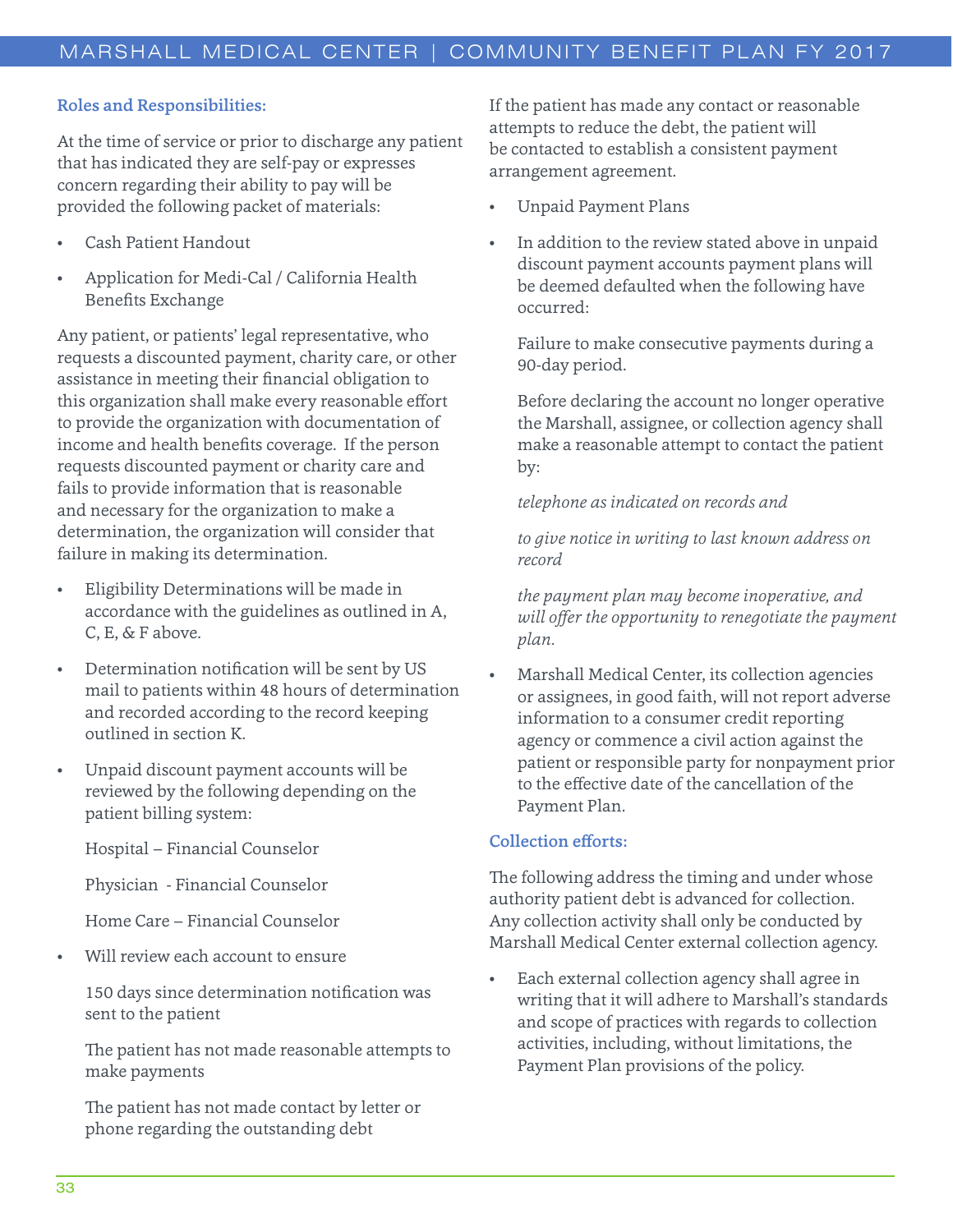- Marshall and its assignees shall not, in dealing with patients eligible under this policy use wage garnishments or liens on primary residence as a means of collecting unpaid Marshall bills.
- Marshall collection agencies or other assignees shall not, in dealing with any patient, use any of the following as a means of collection unpaid Marshall bills:

A wage garnishment, except by order of the court upon noticed motion, supported by a declaration filed by the movant identifying the basis for which it believes that the patient has the ability to make payments on the judgment under wage garnishment, which the court shall consider in light of the size of the judgment and additional information provided by the patient prior to, or at, the hearing concerning the patient's ability to pay, including information about probable future medical expenses based on current condition of the patient and other obligations of the patient.

Notice or conduct a sale of the patient's primary residence during the life of the patient or his or her spouse, or during the period a child of the patient is a minor, or a child of the patient who has attained the age of majority is unable to take care of him/herself and resides in the swelling as his or her primary residence. In the even a person protected by this paragraph owns more than one dwelling, the primary residence shall be the dwelling that is the patient's current homestead, as defined in Section 704.710 of the California Code of Civil Procedure, or was the patient's homestead at the time of the death of a person other than the patient who is asserting the protections of the paragraph.

This requirement does not preclude a Marshall collection agency, or other assignee from pursing reimbursement and any enforcement remedy or remedies from third-party liability settlements, tortfeasors, or other legally responsible parties.

• Marshall and its agents shall not report adverse information to a consumer credit reporting agency or commence a civil action against a patient or responsible party for nonpayment

prior to the time a payment plan is declared to be no longer operative or 180 days have elapsed from first statement to the patient or responsible party.

#### Record keeping:

The patients' record will have the following updates:

- Have an alert or its equivalent created on the person to notify staff of the determination and the start and end date.
- Assign a plan code appropriate level of discount payment or charity care with the appropriate effective and end date of the patient discount payment or charity care coverage.
- All records pertaining to the application, documentation, and final determination will be scanned and available for audit and review. In addition, notes relating to discount payment or charity application and approval or denial will be entered on the patient's account by the credit notes function.

#### Application of these Policies:

The charity care and discount payment policies described herein do not create an obligation on the part of Marshall Medical Center to pay for any charges or services not included in the Hospital, Physician Clinic Services, or Home Care bill at the time of service. These charity care and discount payment policies do not apply to services provided within the hospital by physicians or other medical providers including Anesthesiologists, Radiologists, , Pathologist, and El Dorado Surgery Center, etc.

#### Public Notice and Posting:

Public notice of the availability of assistance through these policies will be posted in the following areas:

- Emergency department
- Solution station
- Admissions office
- All Outpatient service areas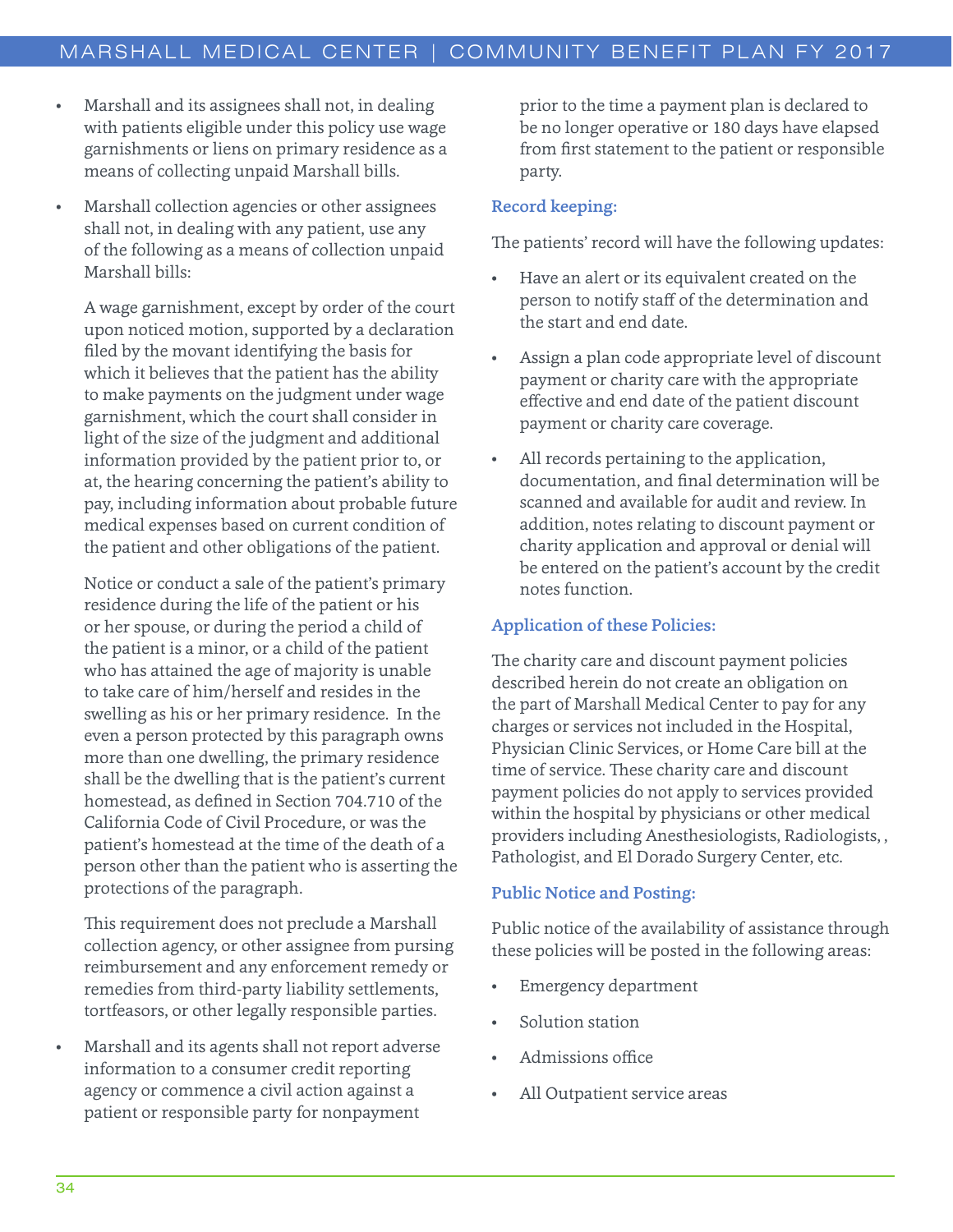Signage will include the following:

## Notice of Availability of Marshall Medical Center's

## Discount Payment and Charity Care Policies

In accordance with California Health and Safety Code Sections 127400 et seq., Marshall Medical Center discounts payment or provides charity care to financially qualified patients. Patients who qualify for these discounts or charity care under our policies include patients who meet both of the following qualifications:

- 1. The patient either is a self-pay patient or has high medical costs, as defined in our discount payment and charity care policies; AND
- 2. The patient has a family income (as defined in the policies) that does not exceed 350% of the federal policy level.

## TO RECEIVE A COPY OF OUR DISCOUNT PAYMENT AND CHARITY CARE POLICIES OR TO APPLY FOR DISCOUNTED PAYMENT OR CHARITY CARE, PLEASE CONTACT OUR FINANCIAL COUNSELORS AT 530- 626-2618.

- 3. Self-Pay patient billings will include the following
- A statement of charges for services rendered
- A request that the patient inform the facility if they have private health insurance, Medicare, Medi-Cal, California Children Services Program or other coverage.
- A statement that if the patient does not have insurance coverage, they may be eligible for a governmentsubsidized insurance through Covered CA (California Health Benefits Exchange), Medicare, Medi-Cal, California Children Service Program, discount program or charity care.
- A statement that the Marshall Medical Center can and will provide applications for Medi-Cal, and the organizations discount payment and charity care along with contact information.
- Information regarding the financially qualified patient and charity care application, including (a) a statement that, if the patient lacks, or has inadequate, insurance, and meets certain low-and moderateincome requirements, the patient may qualify for discounted payment or charity care; and (b) a statement that the patient may obtain information about the hospital's discount payment and charity care policies, and how to apply for that assistance by contacting the hospital's customer service office at (530) 626-2618.

#### N. RIGHT TO APPEAL:

Each patient or their representative may request an appeal of the decision made by contacting the Customer Service Unit at 530-626-2618, and request an appeal form.